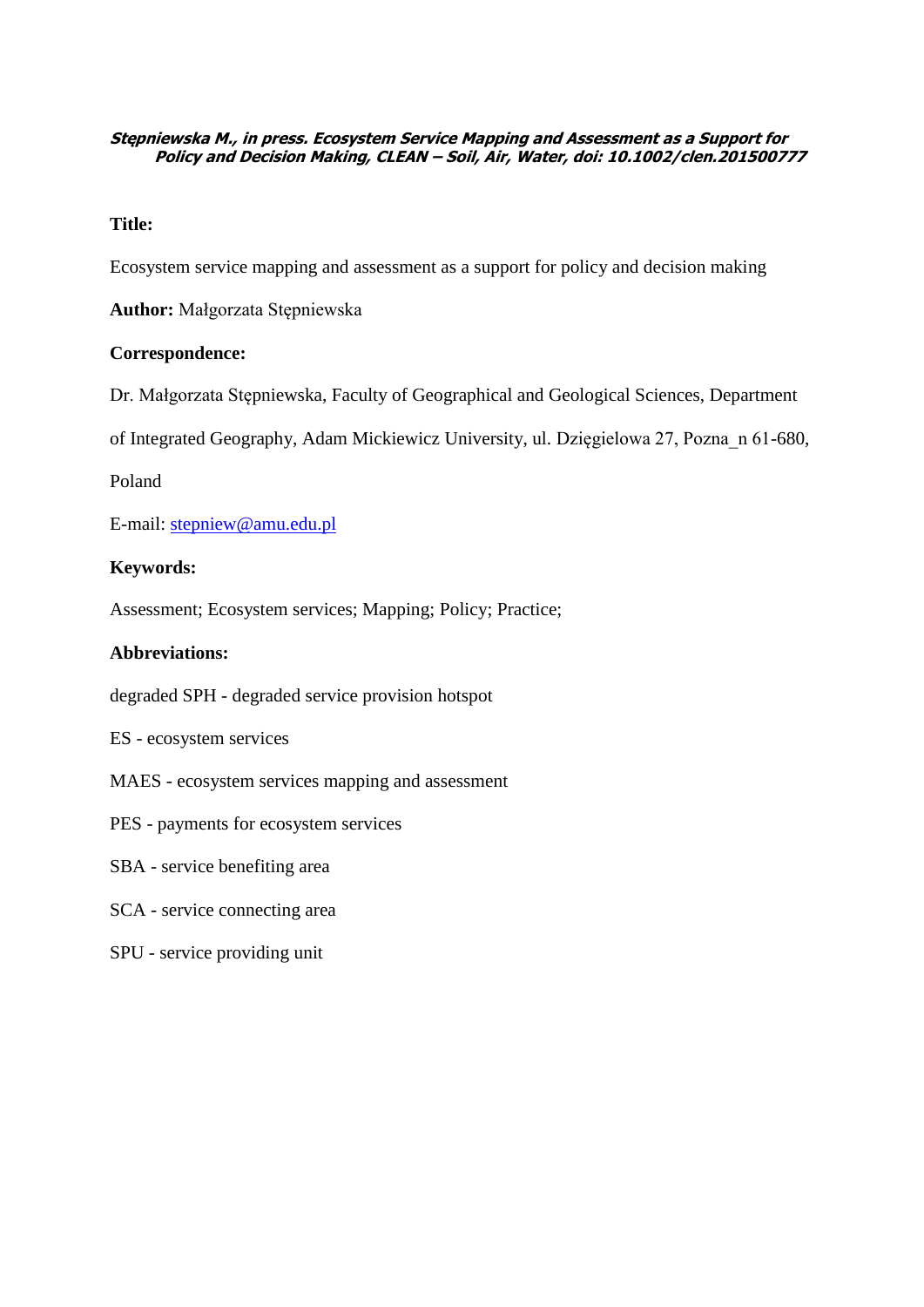### **Abstract**

The aim of this paper is to investigate the potential of ecosystem services (ES) research to support policy and decision-making. As the ES concept is a multitier framework, there is no ideal entry point for conducting useful ES analysis. The entry point depends on the particular empirical or policy question being researched. The information on ES potential can contribute to the management of ecosystems, which provides services, including identification of priority conservation and restoration areas. Understanding the ES flows helps to protect paths needed to transmit the services to users. The demand for ES determines society's ambitions for sustainable management and ensuring a continuous supply of desired services. In turn, budget analyses allow identification of supply-demand mismatches across landscapes, and point out the appropriate institutional scale for environmental decision-making. The benefit of trade-offs analysis is weighing the improvements in one ES against the decrease of another. Finally, the specific configuration of rivalry and excludability of particular services enables the arrangement of an appropriate scheme of payments for ES.

The complex recognition of the range of possible ES mapping and assessment products can help to match the ES analysis with policy goals. Once we identify a good entry point for examining a specific policy question, we can adequately embed the planned study within the ES framework.

#### **I. Introduction**

Ecosystem services, seen as "the contributions that ecosystems make to human wellbeing" [1], have become a very popular and prominent conceptual frame for numerous research projects. In recent years, many ES mapping and assessment approaches have been developed and applied at different spatial scales ranging from the global [e.g. 2-9] to the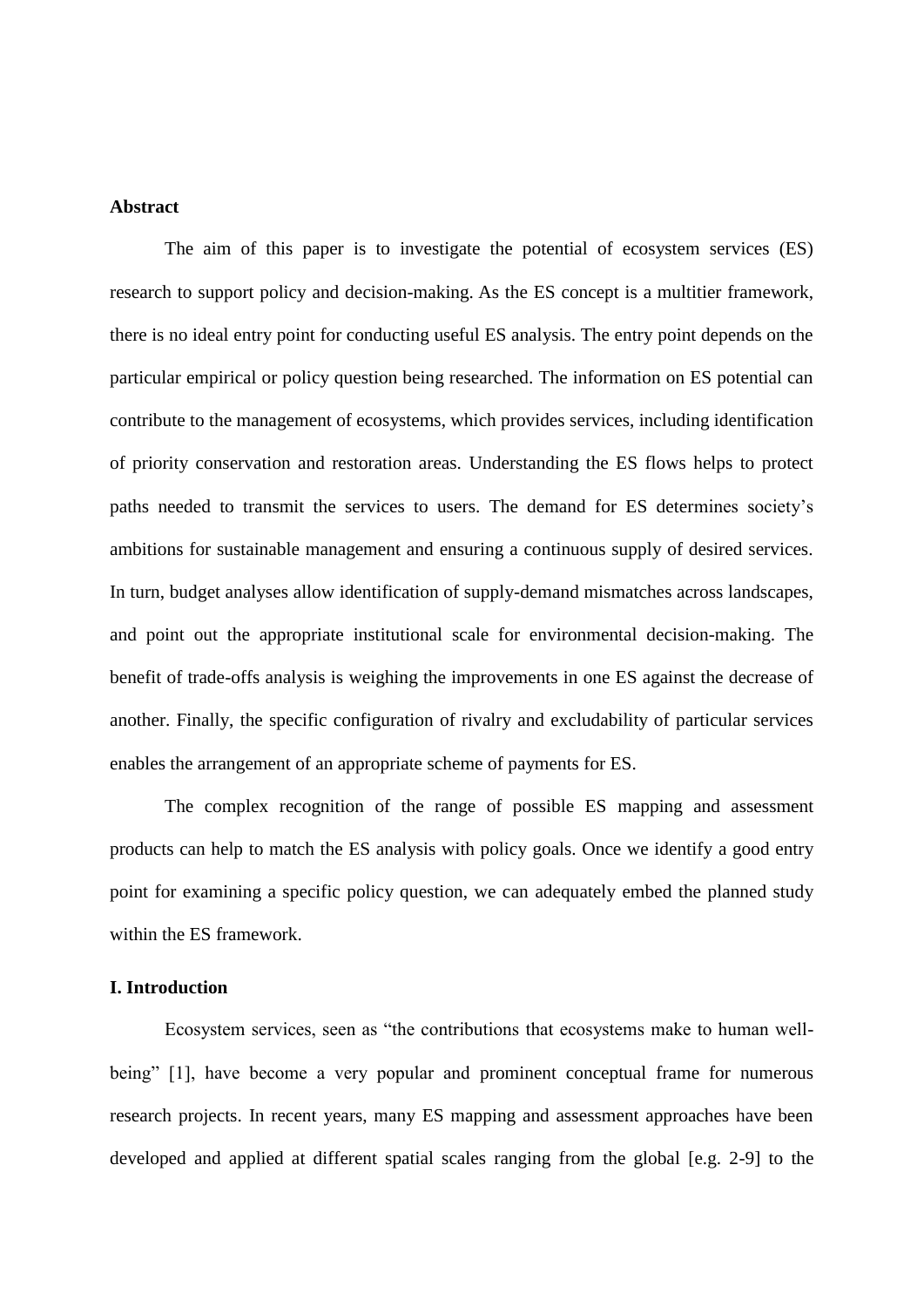national [e.g. 10-15] and local [e.g. 16-23]. Despite a wide range of studies, the application of ES concept to biodiversity conservation, spatial planning and natural resource management is inhibited. On the one hand, ES approach is already being integrated in different policy contexts [in the European Union e.g. 24-26]. However, while scientific and political interests in ES information increase, the actual implementation in concrete decision-making still remains limited [13, 27-28]. According to Braat and de Groot [29], recognition of the ES value is a considerable achievement in itself, but to transform this recognition into concrete planning and management practice that leads to improved ecosystems quality and sustained levels of service delivery is an even more formidable challenge. Operationalization of knowledge on ES requires a practical reflection. The aim of this paper is to investigate the potential of ES information to support policy and decision making. Section 2 shortly reviews the scope of ecosystem services mapping and assessment (MAES). Section 3 discusses opportunities and challenges of integration ES information into policy and decision-making. Novelty of the paper is a critical review of importance of the particular ES information types for different policy goals. The MAES have many possible purposes and uses, and not one type of MAES analysis is right for the entire range of uses. The usefulness of the MAES study can best be judged by its ability to help solving the navigational question faced.

This study contributes towards the enhancement of the practical application of the ES approach through a review and a discussion of studies that examine its operational potential and shortcomings. The analysed literature is not limited to studies published during a fixed period. However, as the ES concept is currently used in a range of studies with widely differing aims, the review is based on selected journals indexed in Scopus, which focus on creating the interface between ES science and practice. In doing so, the author omitted studies published outside arbitrarily chosen set of journals. Nevertheless, in the author's opinion the source material makes it possible to draw representative conclusions on the main issues of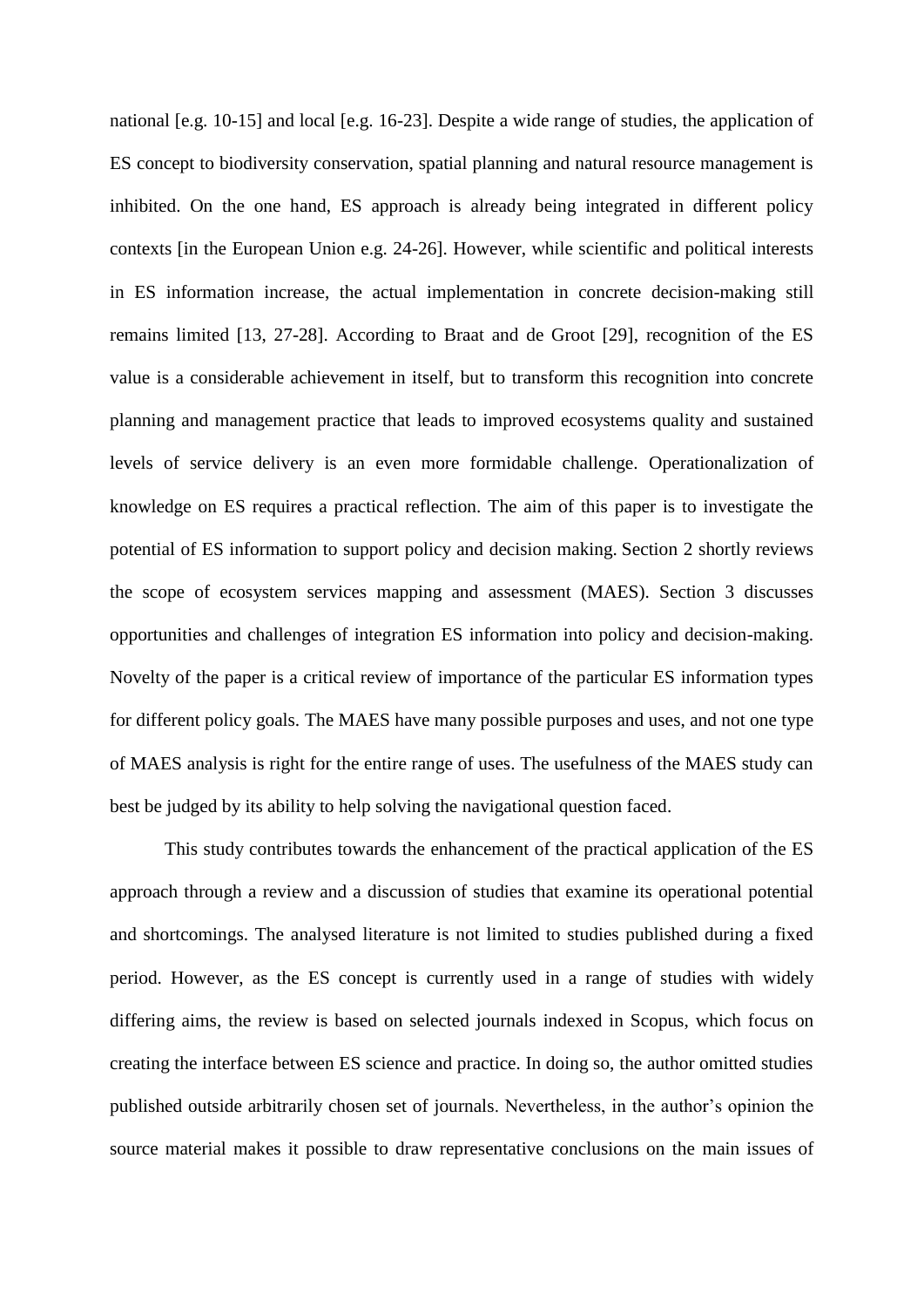operationalizing the ES concept. The search was performed in July 2015 and resulted in 97

policy oriented ES studies, derived from 23 different journals.

# **2. Scope of ecosystem service mapping and assessment**

Fig. 1 shows a possible scope of MAES, outlined on the basis of reflection on this

issue in the analysed literature.

Figure 1. Scope of ecosystem services mapping and assessment.



## RIVALRY AND EXCLUDABILITY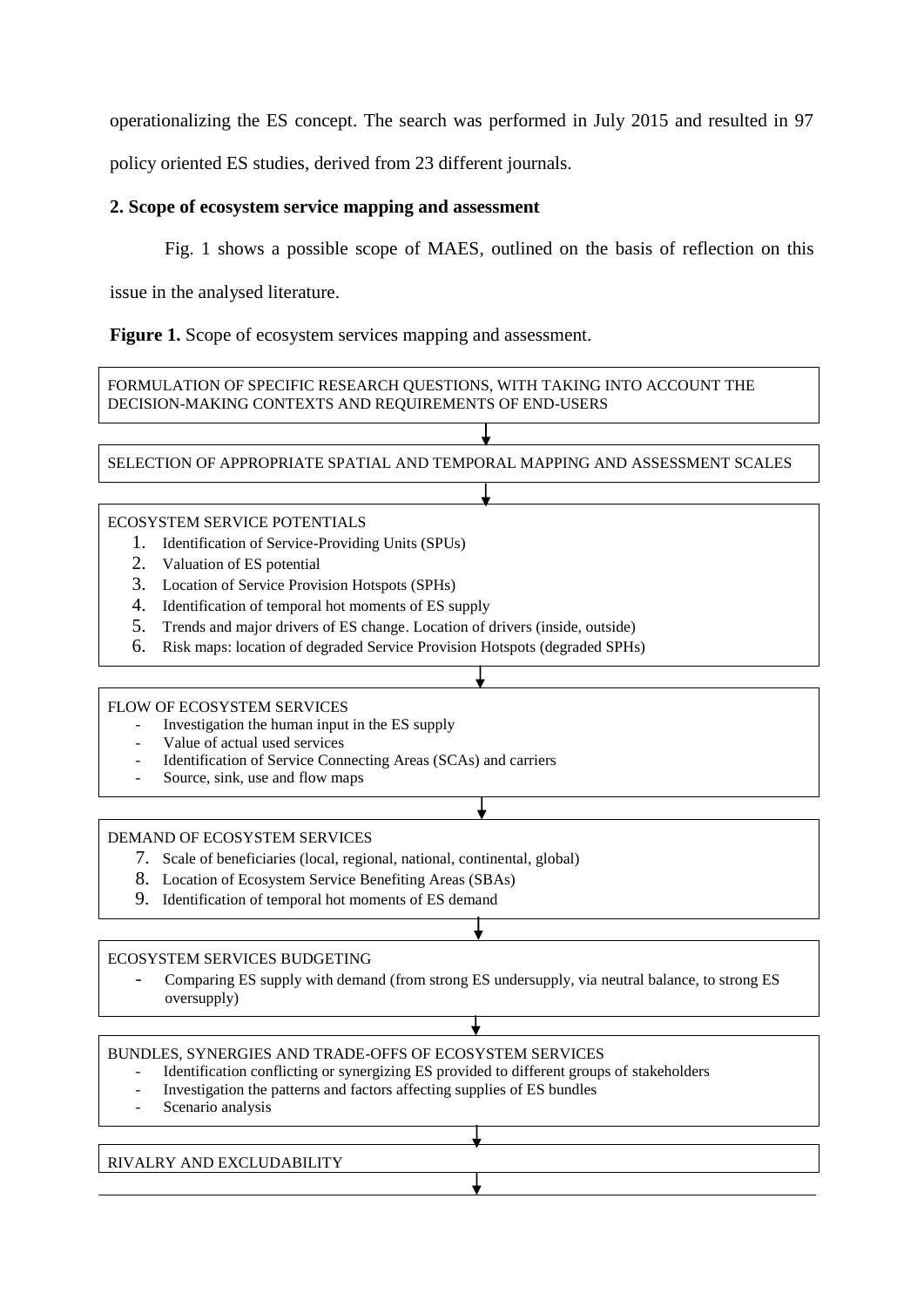### DETERMINING IMPLICATIONS FOR POLICY AND DECISION MAKING

There are multiple definitions of ES. In this paper ES are considered as contributions of ecosystem structure and function – in combination with other inputs – to human well-being [30]. This ES definition takes into account interaction between natural, human, social and built capital in the supply of ES [31], which has a meaning in splitting up ES potential and flow. Scale refers to the physical dimensions of phenomena or observations, in either space or time [32]. Depending on their properties, ecosystems are able to supply services - they have particular potentials for that [33]. The potential of an ecosystem to provide a service is not equal to the actual use of a service, e.g. a beautiful landscape might not be used for recreation because it is inaccessible [34]. A potential is regarded as stock of ES, while the flow represents their actual use [33]. Service providing unit (SPU) refers to the spatial unit that is the source of ES [35]. Hotspot is an area that provides a large amount of a particular service in a comparably small area/spot [36-38]. The degraded service provision hotspot (degraded SPH) represents an area that has lost its capacity to provide ES to society to a great extent [39].

Flows of ES from ecosystems to people can take place via service connecting areas [35] or certain 'carriers' [40]. SCAs can be both of natural origin (natural hydrologic networks, gas circulation paths, lines-of-sight) and human-made/modified (artificial waterways, transport ways, pipelines). The carrier is a mobile matter, energy, or information quantity represented in physical units or relative rankings [40]. The carrier transmits the ES by connecting ecosystems and beneficiaries. The demand refers to the amount of a service required or desired by society [41]. Spatial areas in which beneficiaries demand ES are called service benefiting areas (SBAs) [35, 39]. Times of particularly high ES supply or demand (for example due to seasonal variations) are defined as hot moments [42].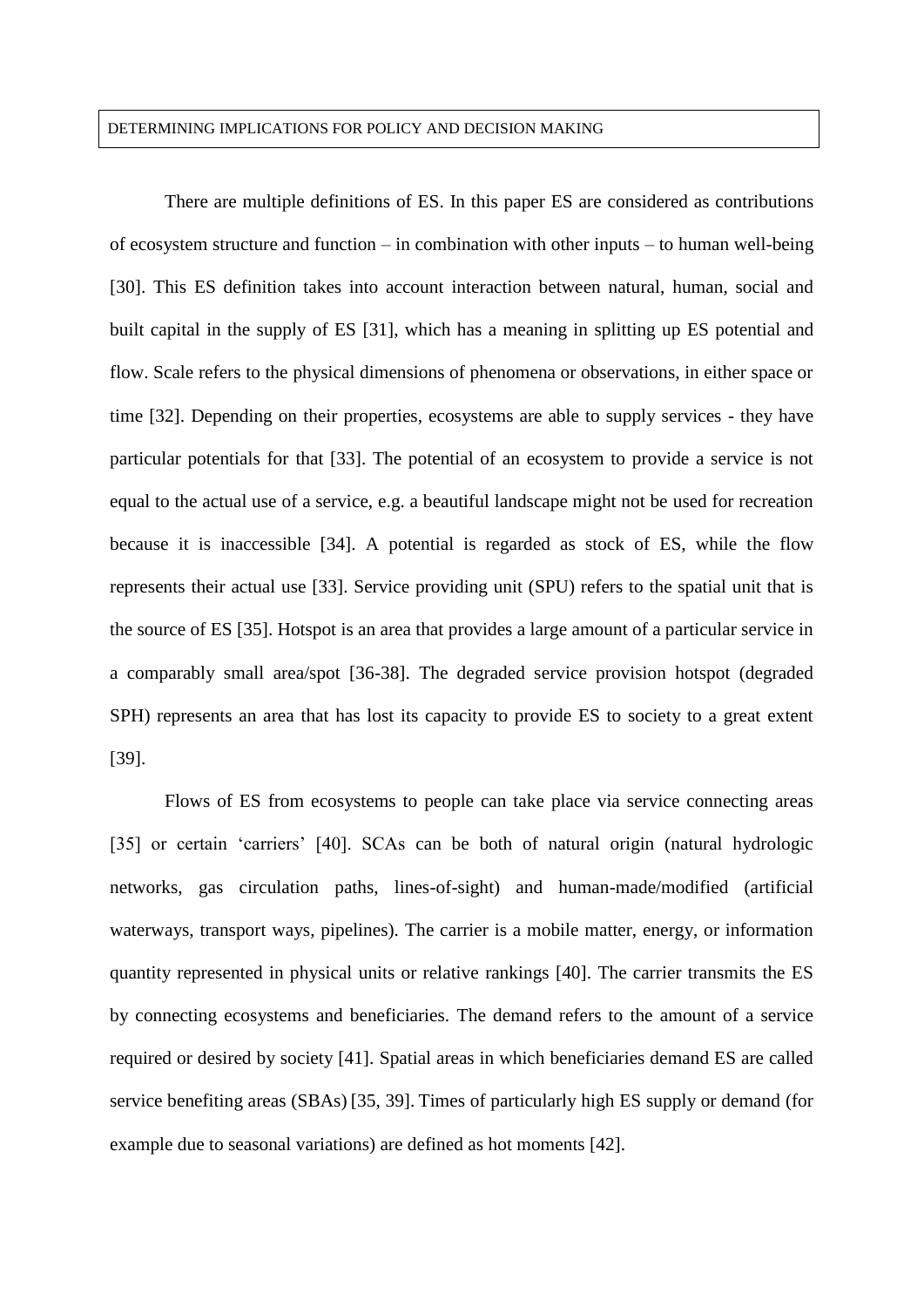As ecosystems produce multiple services and these interact in complex ways, different services are interlinked, both negatively and positively [29]. The ecosystem service bundle is a set of associated ES that are supplied by or demanded from a given ecosystem or are associated with a particular place and appear together repeatedly in time and space [43]. Ecosystem service synergies are described as phenomena that occur when multiple services are enhanced simultaneously. Ecosystem service trade-offs occur when the enhancement of the provision/demand of one service causes a reduction in another ES [44].

Further characteristics of ES are their excludability and rivalry status [42, 44-47]. Ecosystem service rivalry is the degree to which the use of ES by an individual reduces the amount of benefits available for others. In turn, ES are 'excludable' to the degree that individuals can be excluded from benefiting from them.

In accordance with the conceptual foundation presented in Fig. 1, Section 3 discusses the constraints and opportunities for the integration of different types of ES information into the policy and practice. Although the framework presented in Fig. 1 comprises several related tiers, it is not always necessary to consider all of them in each MAES analysis. The decision whether the entire ES framework should be worked through or only a single tier of it should be used, depends on the specific applications and the needs of end-users [33]. According to the Honey-Rosés and Pendleton [48], in current research on ES the choice of what to value stems more from the researcher side and interests rather than from the policy demand. In order to strengthen the policy usefulness of ES research, the scientific community should take into account the interests, decision-contexts, and requirements of potential users [27], as well as give priority to questions that can best be answered with better information [48].

# **3. Opportunities and challenges of ecosystem services operationalization**

### **3.1. Definition of appropriate spatial and temporal mapping and assessment scales**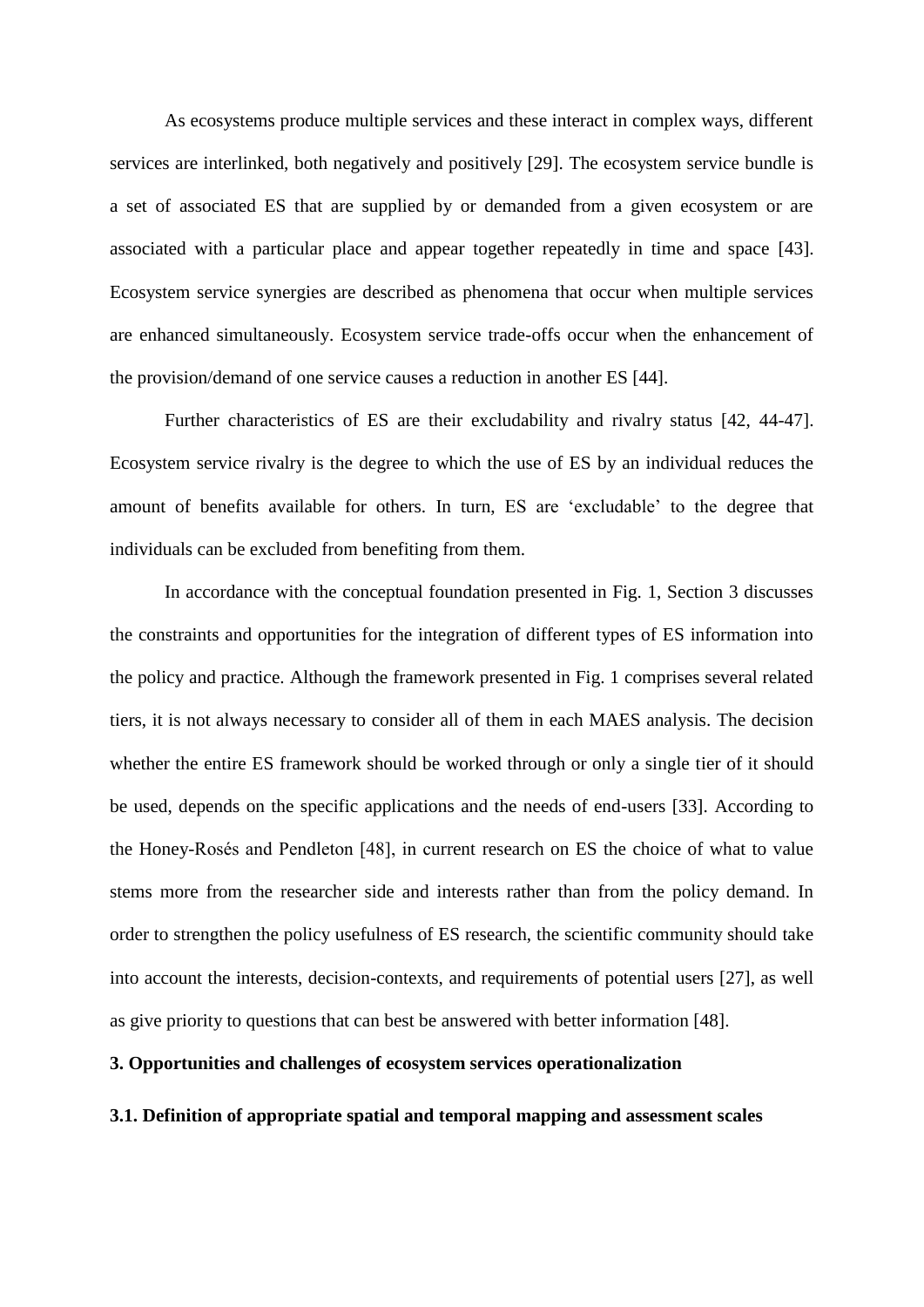A clearly defined scale is inevitable for a successful application of the ES approach [49]. Burkhard et al. [42] consider following spatial scales for MAES: local, regional, continental and global. For instance, noise protection by the plant zones is a service produced in scale of plants, plot scale. By contrast,  $CO<sub>2</sub>$  sequestration takes place in the scale of the plot and the ecosystem (plant production), but the ES is generated at global scale [50]. Similar diversity of scales can be found for demand of ES. For instance, the demand for air purification is generated at the location where people live or work, the demand for other services can be more diffuse (e.g. maintaining nursery populations) or be linked at higher spatial scales (e.g. many components of average daily diet have international origins) [34].

Besides location, temporal scale is of high importance at ES mapping and assessment. Temporal scales include short-term, seasonal, annual, medium-term and long-term periods [42]. The selection of appropriate temporal scales has to be carried out very carefully to capture the potential of particular ES, its flow and demand patterns. For example the provisioning potential of agroecosystems is determined by seasonal growth and harvest phases, but timber shows decade-long rotation periods. Respective temporal patterns can be identified for regulating and cultural ES supply, flow and demand as well.

Spatial and temporal scales and their appropriate selection are a recurring challenge of ES science and practical application. The problem is that the scale of MAES and the scale of decision making are not necessarily identical. ES mapping and assessment units should match scales of their geobiophysical supply origin, and their flow and demand units, on the one hand. On the other hand, they should match scales of administrative units (such as communities, counties, states) for better application in decision making [51]. Spatial mismatches can influence the results of the MAES analysis and, consequently, have an effect on their applicability [52]. For example, in terms of freshwater ES conservation, it would make sense to have a map of an entire watershed. However, regional planning is usually done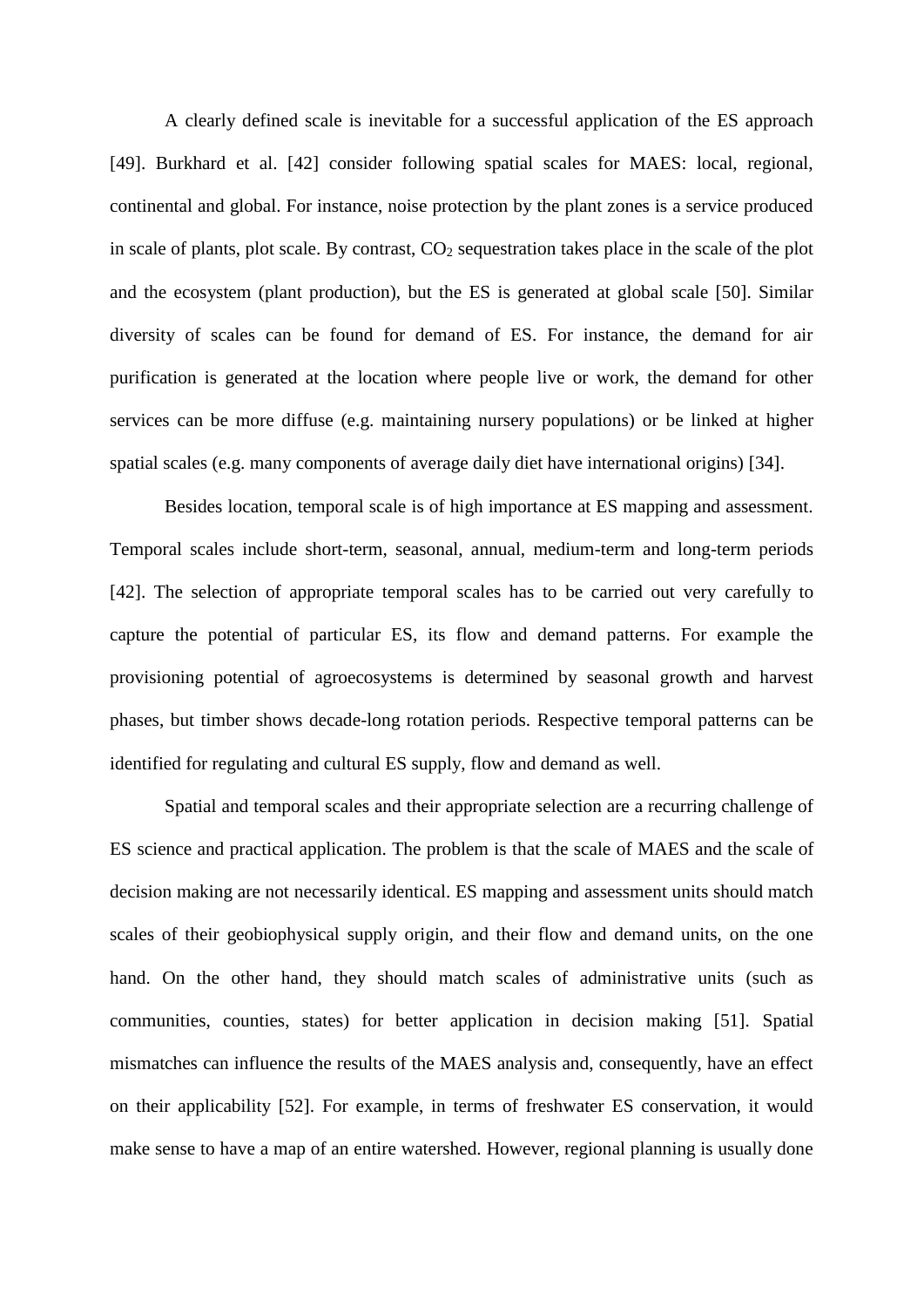within administrative boundaries and it is not always possible to cooperate across boundaries. This entails the risk that interregional effects, e.g. downstream pollution, are overlooked by upstream planning [53].

Another big challenge of ES operationalization is related to the fact that stakeholders ask for very precise and spatially explicit information at a local scale. However, detailed data are often not available, and collecting and processing them is costly [53]. Wainger et al. [54] comment that in applying an ES approach to local scale, "the devil, truly, is in the details". According to Koschke et al. [55], the ES concept is at the moment better suited to the stakeholders who work on a larger scale than at the local scale. Certainly, this should not discourage from seeking the ways of the efficient use of data resources. As Daily [56] said, even imperfect measures of ES value "if understood as such, are better than simply ignoring ecosystem services altogether, as is generally done in decision making today".

### **3.2. Information on ecosystem service potential**

Individual ecosystems have different functions based on their structures and processes. Consequently, their capacities to supply particular ES can vary strongly [57] and are linked to natural conditions, e.g. climate, relief, soil, hydrology, vegetation and fauna. Burkhard et al. [30, 42, 58] indicate a high potential of many near-natural land cover types (as forests, wetlands, water bodies) to provide a broad range of ES. Also, many agricultural land cover types show high potentials for food supply. The more anthropogenically influenced land cover types have considerably lower ES potentials (e.g. urban fabric, industrial or commercial areas, dump sites), except for some cultural services available in urban areas. These latter can provide high recreation and tourism services as well as knowledge and religious experiences.

For most regulating ES, the supplying of ES can be fully attributed to the ecosystem there is no or hardly any human contribution. For example, forests may sequester carbon without human intervention. For most provisioning and cultural ES, however, the current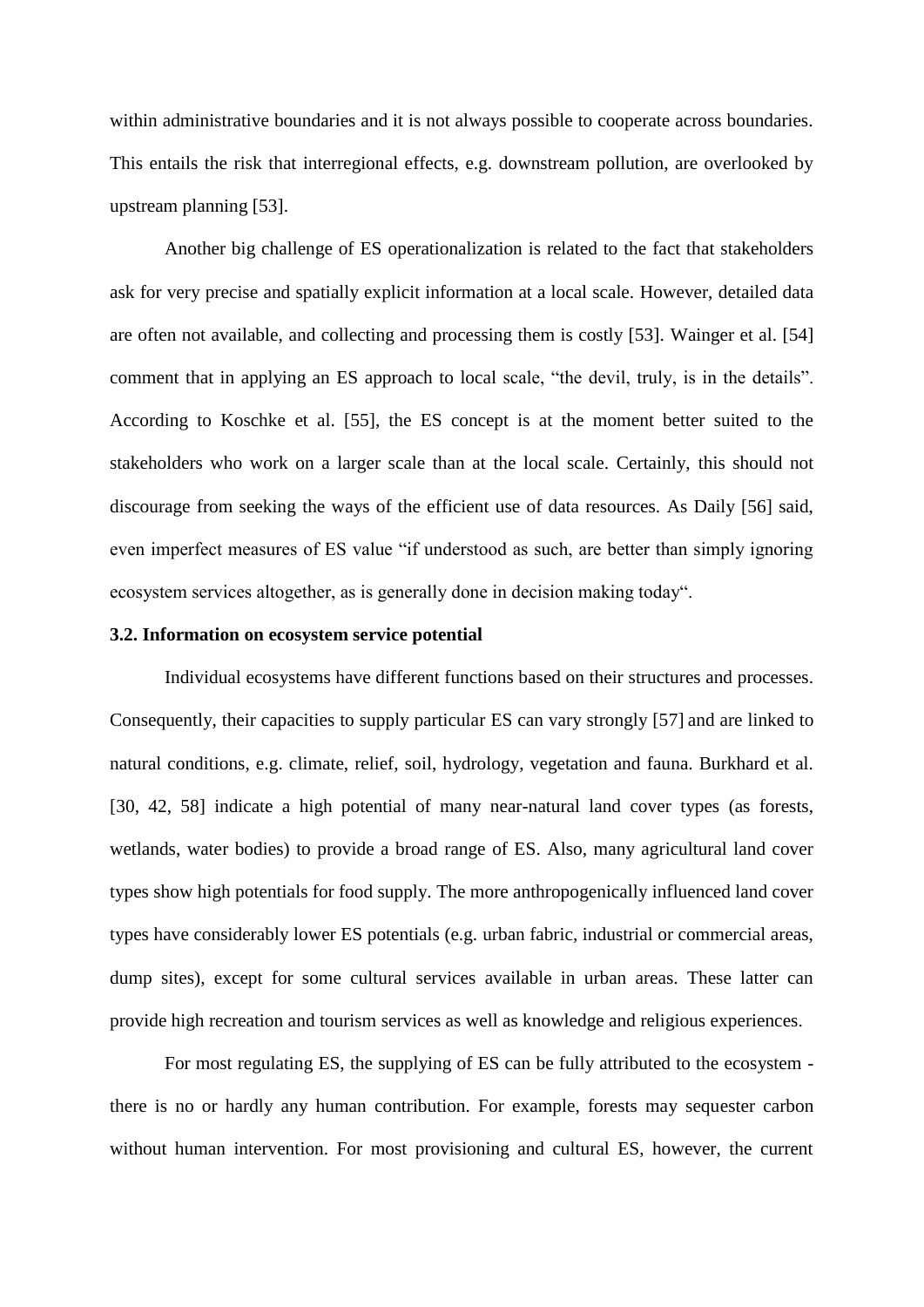level of ES supply is determined by a combination of ecosystem properties and human contribution [59], as technology, labor, energy and knowledge. Additional inputs can lead to higher ES flows as compared to naturally available ES potentials [42]. Disentanglement of human and ecosystem contributions in the generation of ES in strongly modified cultural landscapes remains a complex and challenging issue.

The supplying of several ES relates to specific spatial process units such as floodplains, catchments. ES supply mapping and assessment should be preferably carried out in these units or in areas affected by related processes instead of artificial system boundaries formed by administrative units. The concept of service providing units developed by Luck et al. [60, 61] makes it possible to describe the capacity of a particular area to supply ES without explicit mention of the species, attributes, functional groups, interaction networks or habitat types that provide the services. This approach enables investigating the ES supply on the basis of easily available land cover data, like CORINE [e.g. 52, 62-67]. However for some provisioning ES, location of SPU's is not related to land cover or land use forms identified on the study area's surface (e.g. aquifer localization in case of groundwater withdrawn). Appropriate SPU delineations remain also delicate for cultural ES. Many of them have an intangible nature such as landscape aesthetics, spiritual experience or knowledge systems. Researchers are looking for different ways to solve this dilemma, e.g. for landscape aesthetics Bagstad et al. [40] propose to consider viewsheds as SPUs. Viewsheds are delineated by lines of sight which connect aesthetic landscape features and areas of potential enjoyment.

The mapping and assessment of ecosystem potentials constitute an important basis for policy-making, as the use and management of services (often regulated and controlled by legislation tools) can modify or change the properties and potentials of ecosystems. A particular benefit of ES information is seen in its capacity to provide quantitative estimates of the impacts of land use policy on service provision [27]. The suitability of an ecosystem to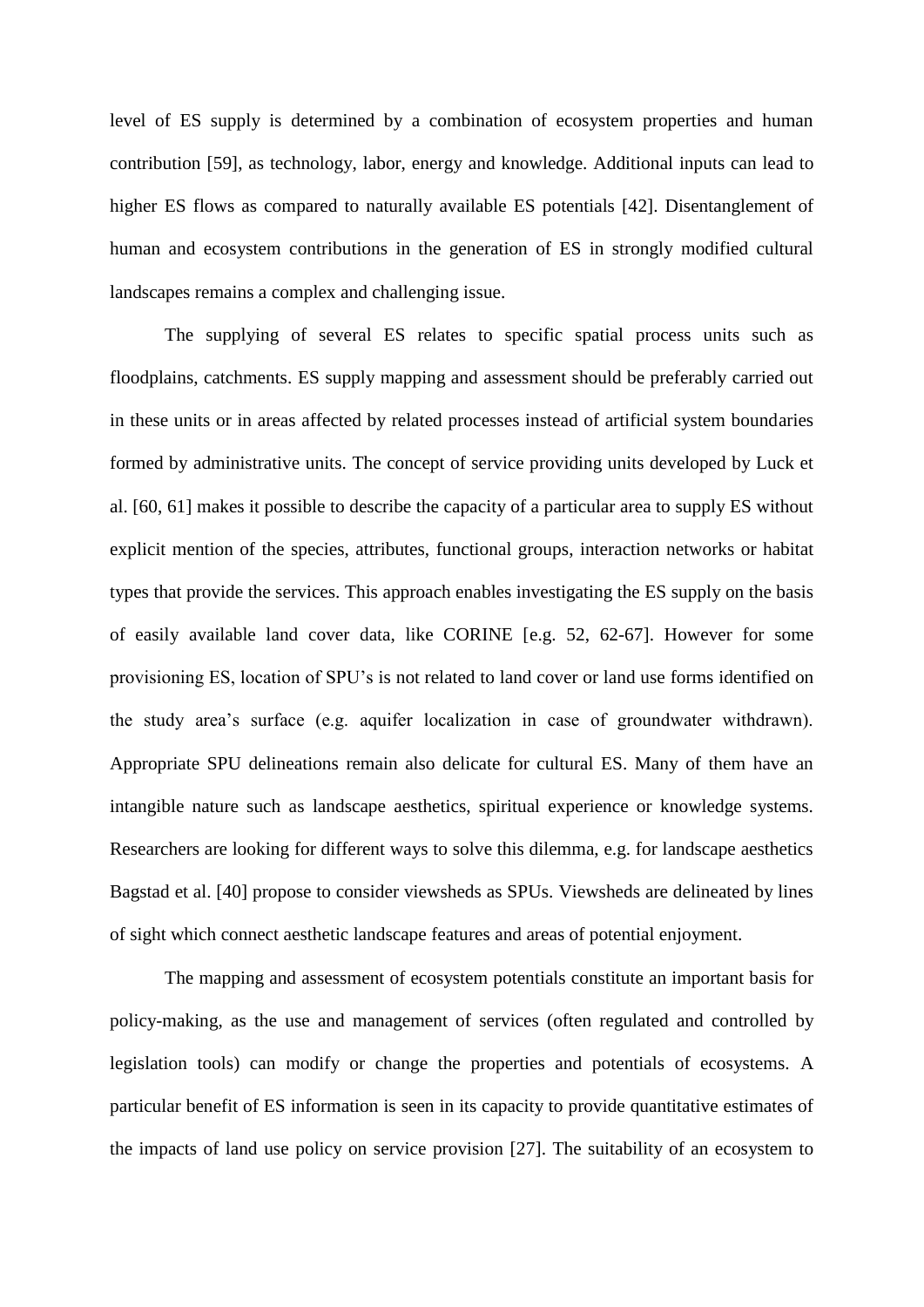carry different land use systems can be established, the available but still unemployed potentials can be put to actual use, and risks can be estimated [33]. Mapping and assessment of potentials can also help to make decisions on minimal service supply. In principle, all landscapes are multifunctional but only some functions will supply enough services to be of interest for decision making [49].

Place based information on ES can play a crucial role to address many of the outstanding policy questions related to restoration of ecosystems [53, 68]. According to Palomo et al. [39], contributions of ES potential maps to management of protected areas include identification of (i) priority conservation areas for ES preservation that are currently unprotected; (ii) areas under protection that provide relatively few services; and (iii) areas suitable for ES restoration inside the protected area because a high level of degraded SPHs.

However, it should be taken into account that comparing ES potentials directly with human demands carries the risk of being abused for new land conversions towards more intensive forms of use or even grabbing exploitation of natural resources. In the case of many ES, for sustainable resource management potential cannot be depleted to its full extent, e.g. fish stocks or forest stands. Therefore, information on ES potentials has to be prepared and documented carefully and has to fulfil certain criteria for end-use [42].

## **3.3. Spatial dynamics of ecosystem service flows**

To benefit from ES, a flow is necessary from the ecosystem to society. Ecosystem service flow can be regarded as the spatially explicit routing of an ES from sources to beneficiaries [40]. The flow route different ES to people (e.g. riverine flood regulation, water supply) or for some services route people to service provision locations (e.g. flow of people to recreational areas).

The character of flow depends on spatial relations between areas of ES supply and demand. Fisher et al. [69] classified the following types of SPUs- SBAs spatial relationships: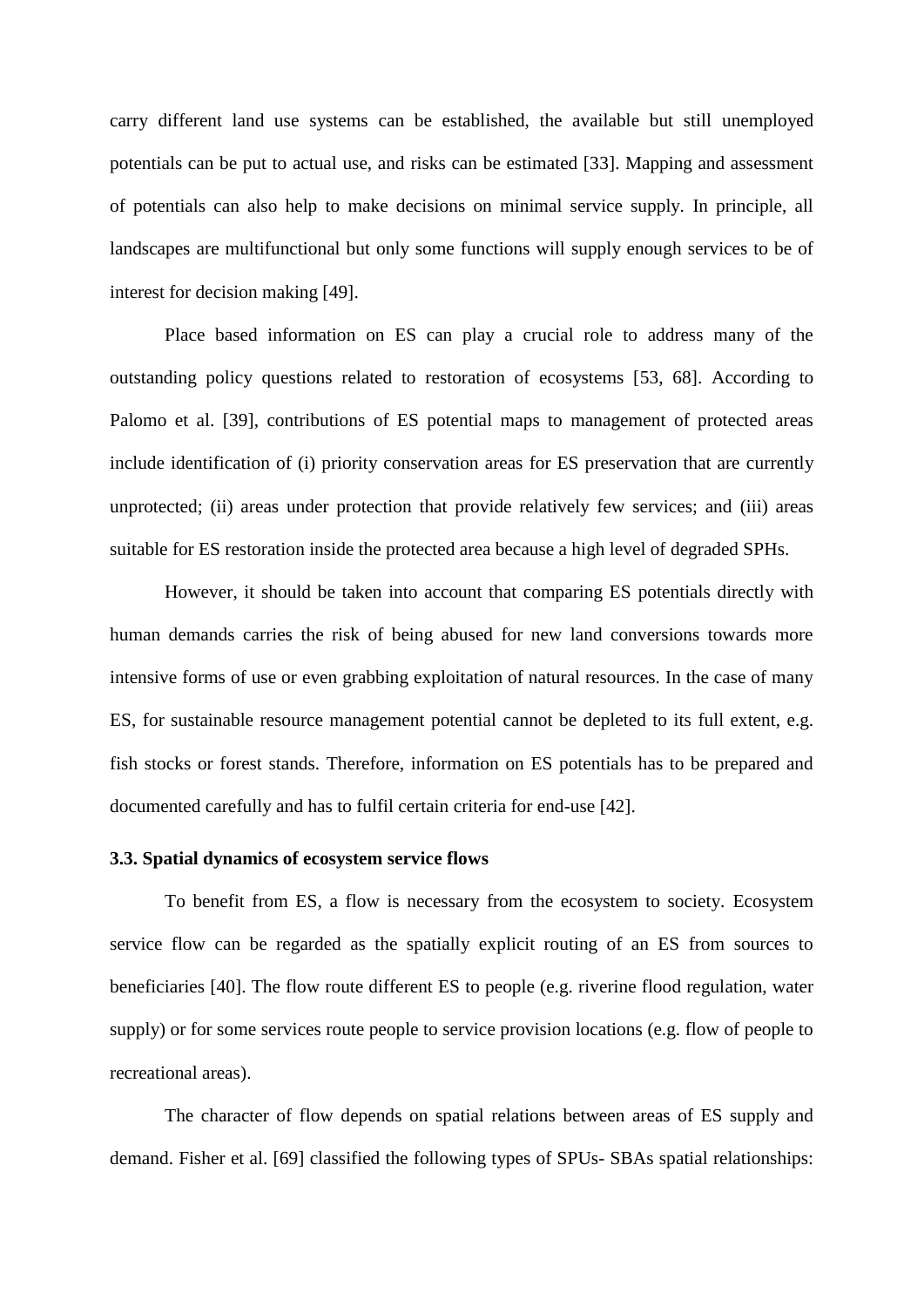in situ, omni-directional, and directional. The in situ type denotes that the service is provided and the benefits are realized in the same location. The omni-directional type indicates that the service is provided in one location, but benefits occur in the surrounding area with no directional bias. The directional type denotes that the delivery of a service benefits a surrounding place due to the flow direction. Burhhard et al. [42] consider it a decoupled type flow where the ES is traded over long distances.

Many regulating ES show in situ, omni-directional or directional SPU-SBA relationships. The example is pollination, where SPUs and SBAs have to be physically connected because pollination cannot be imported from decoupled remote regions [70]. In turn, provisioning and cultural services can show decoupled supply-demand relationships, and demand for them can be met by moving resources or people [41]. In the case of cultural ES, flows are generally more difficult to grasp, because most of them are intangible assets.

Conservation actions can alter the flow of ES. Willemen et al. [71] show how the establishment of a protected area influences the flow of five ES (food, timber and fuel wood production, carbon sequestration, and tourism) to the different beneficiary groups. The most evident difference is between the food and carbon ES and beneficiary groups. A protected area increases the carbon stock and the benefit flow to the global population. At the same time, conservation leads to less favorable conditions in terms of crop production and the flows of benefits to local villagers. Timber and fuel wood stock increase; however, the access limitations form a barrier to the benefit flow to humans.

Quantified ES flow information can provide policy-relevant information. A comparison of flows of ES with capacities of ecosystems to sustain these flows would be an important method to analyze the sustainability of ecosystem use. Areas where the flow exceeds the capacity indicate unsustainable ecosystem use which leads to depletion of stocks [72]. Policy implications of understanding how services flow across the landscape are widely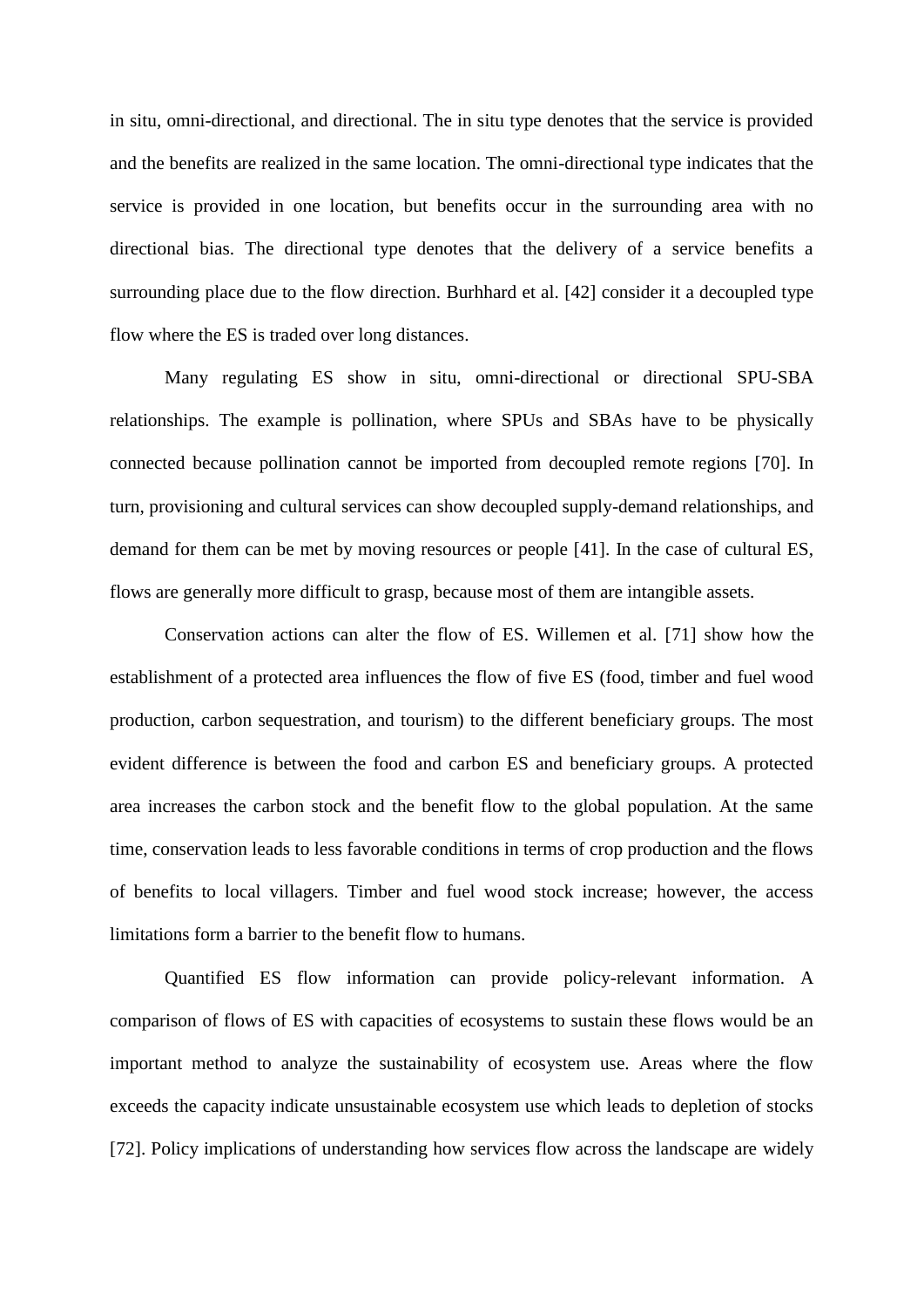discussed by Bagstad et al. [40]. According to these authors, an analysis of ES flows allows for planning interventions more precisely to minimize loss of important services, and to restore or enhance impaired ES. Understanding the efficiency of service flows in the given area helps to redirect flow paths in order to increase or decrease the quantity of ES available to users. There may be room for policy interventions if services are produced by ecosystems but cannot get to people due to pollution or flow capture by infrastructure or natural landscape features, or because of a lack of connectivity between the source and use locations. Additionally, flow analysis can highlight critical pathways, where multiple flows converge in high density or where single flows transmit all of the service to group of beneficiaries. These places will be valuable for protecting access to services. Flow paths can also clarify which groups of beneficiaries have the earliest or easiest access in case of competition for a finite number of services. Perhaps the most important, mapping the flows opens the door to novel approaches to managing landscapes for ES. Instead of planning just to protect ecosystems which provide services, it supports more holistic conservation that takes into account both service providers and the flow corridors needed to transmit the benefits to users.

## **3.4. Demand for ecosystem services**

Independently of the actual ecosystem service supply, demand for it can change over time and space [41]. Demand calculations are mainly based on data about human population density combined with average consumption rates, but also on land use activities and on their demands for certain services [30, 73]. For example, all agricultural activities show high demands for whole bundles of regulating ES, as pollination, nutrient and erosion regulation, pest and disease control. Demands for ES are highest in human-dominated land cover types, such the urban, industrial and commercial areas. More near-natural land cover types are characterized by generally lower population numbers and less ES-consuming activities and consequently, lower demand rates [42].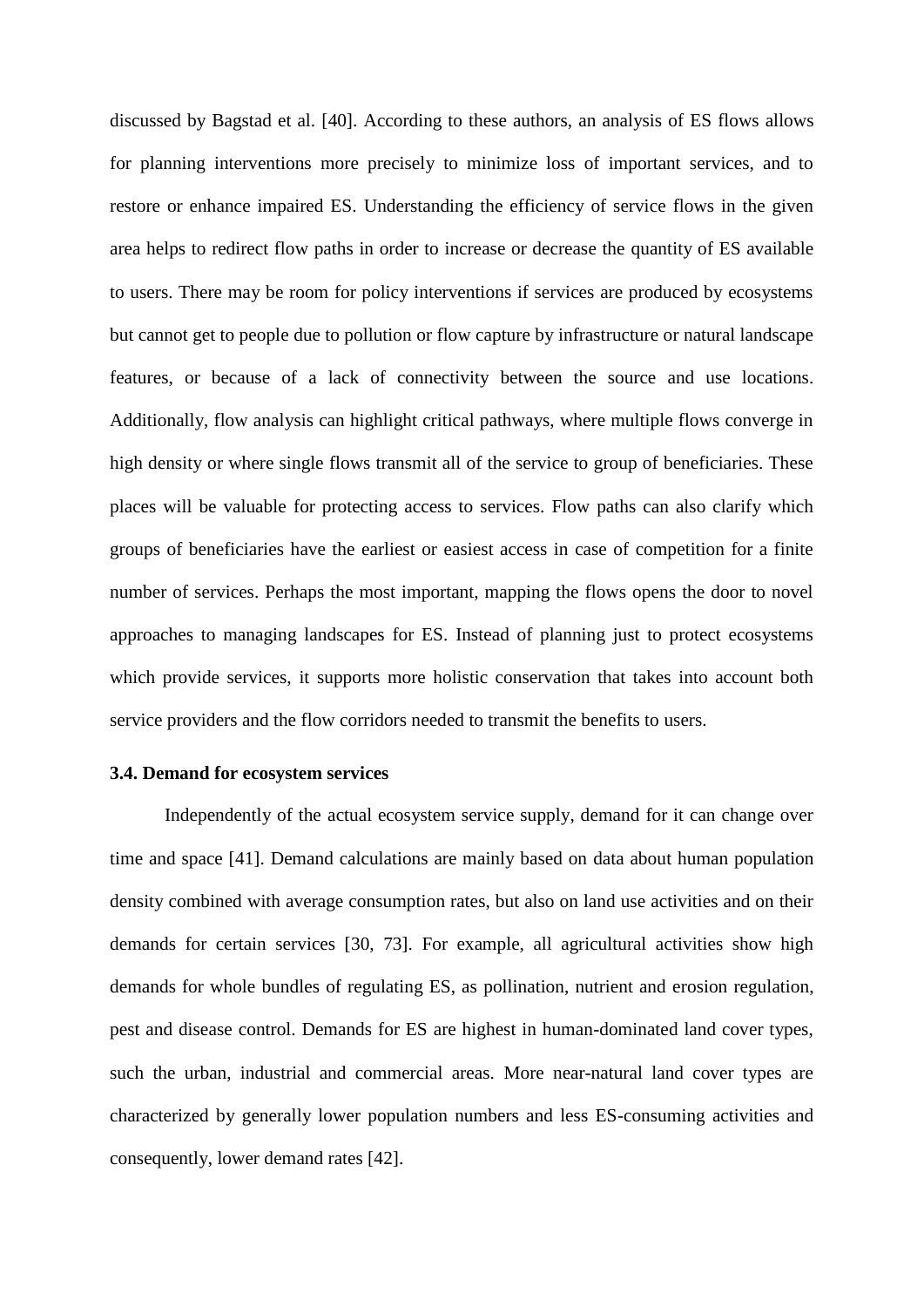Burkhard et al. [42] reckon that ES demand should be located at the site of the final beneficiary, usually the end-consumer. Schröter et al. [47] argue that in many cases people do not have a demand for the actual ES (e.g. round wood) but for final processed goods that are the result of a production chain (e.g. firewood or table). For these processed goods they suggest to map and assess the demand either at the location where the final beneficiary uses the ES (for spatially confined services, e.g. flood protection, recreation) or at the place of the last contribution of an ecosystem to the existence of ES (for spatially non-confined, transportable services, such as crops, timber).

As complementary to SPUs, service benefiting areas (SBAs) can be determined. In contrast to SPUs, SBAs do not relate primarily to ecosystems or geobiophysical units but to beneficiaries of certain ES. Therefore, typical locations for SBAs are urban areas or rural settlements and respective assessment units are administrative or planning units [35].

As the value of ES emerges from the interaction of three domains, biology, economy, and culture [74], social-economic factors might influence the demand for ES. Thus, ecosystems offer different benefits depending on who asks for them and on local human values and needs [75]*.* Orenstein and Groner [76] reported the results of trans-border research regarding perception of ES in the Arabah Valley of Jordan and Israel. Rural residents largely perceive their dependence on such ES as soil, water and sun for the agricultural sector. Urban focused mainly on the sun, sand and sea that enable recreational and tourist activities*.* From the psychological perspective, ES are motivations - they initiate, in personal and social processes, direct and sustain human action toward ecosystems [77]. Thus, the perceived benefits that people get from ecosystems are the reasons why they might be likely to engage or not in behaviors that ensure the continuous supply of desired ES. Muhamad et al. study [78] on dwellers' perception of ES in a forest–agricultural landscape of West Java shows that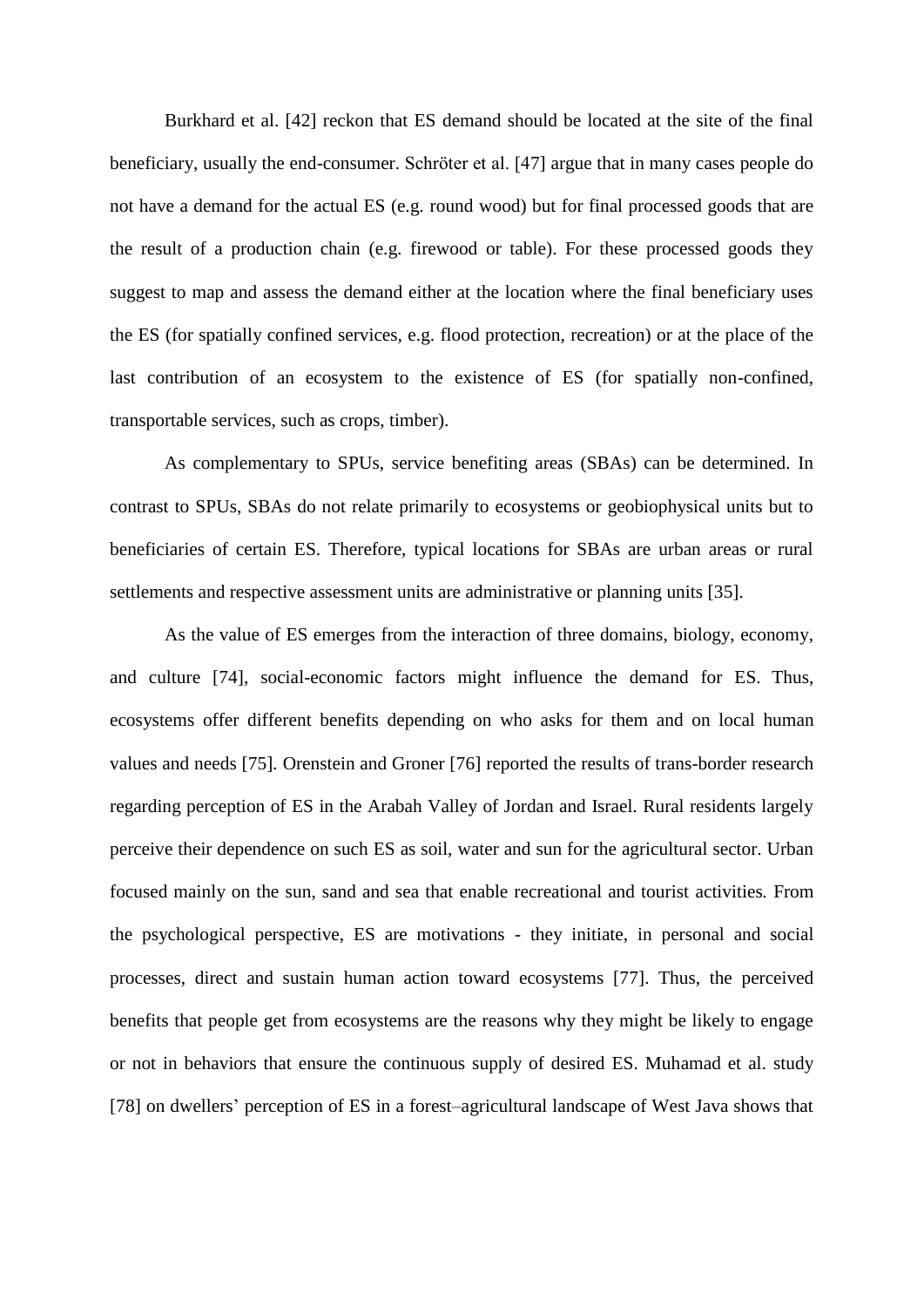local people promote conservation of regulating ES and maintenance ES bundles only when their provisioning needs are accommodated.

Ruijs et al. [79] emphasize that demand studies provide information about people's preferences especially for analyses at low spatial scales, such as local or regional. For analyses at higher spatial scales, revealed or stated preference approaches are less reliable. Moreover, as noted by Geijzendorffer and Roche [34], even without an expression of demand by individuals, there can be use of a service. For instance, many regulating services are continuously used without people being aware of them, leaving it up to institutions to generate an expression of demand and to ensure supply.

Demands can be mapped and assessed without considering where ES actually are produced, or detailed origin patterns as a part of the ES footprint can be identified [30]. The latter [linked to the ecological footprint concept, 80] calculates the area needed to generate particular ES demanded by humans in a certain area at a certain time. However, in today's globalized world, it is difficult to track and define the origin of services used by people in a given region. Many services are imported from remote places, so the environmental impacts of service production leave ES footprint elsewhere [30]. For instance, as many Europeans must have their coffee first thing in the morning, this small-scale event cumulates to affect the state of ecosystems in producing countries, such as Brazil, Vietnam, Colombia and Indonesia [81].

Geijzendorffer and Roche [34] highlight the existence of unsatisfied demand and its role for policy ambitions for maintenance of future services supply and sustainable ES management. The extent to which a stakeholder group is able to access the demanded ES depends on factors such as accessibility, ownership, social status, education and gender. As most mapping and assessments focus on the potential of ecosystems to supply services to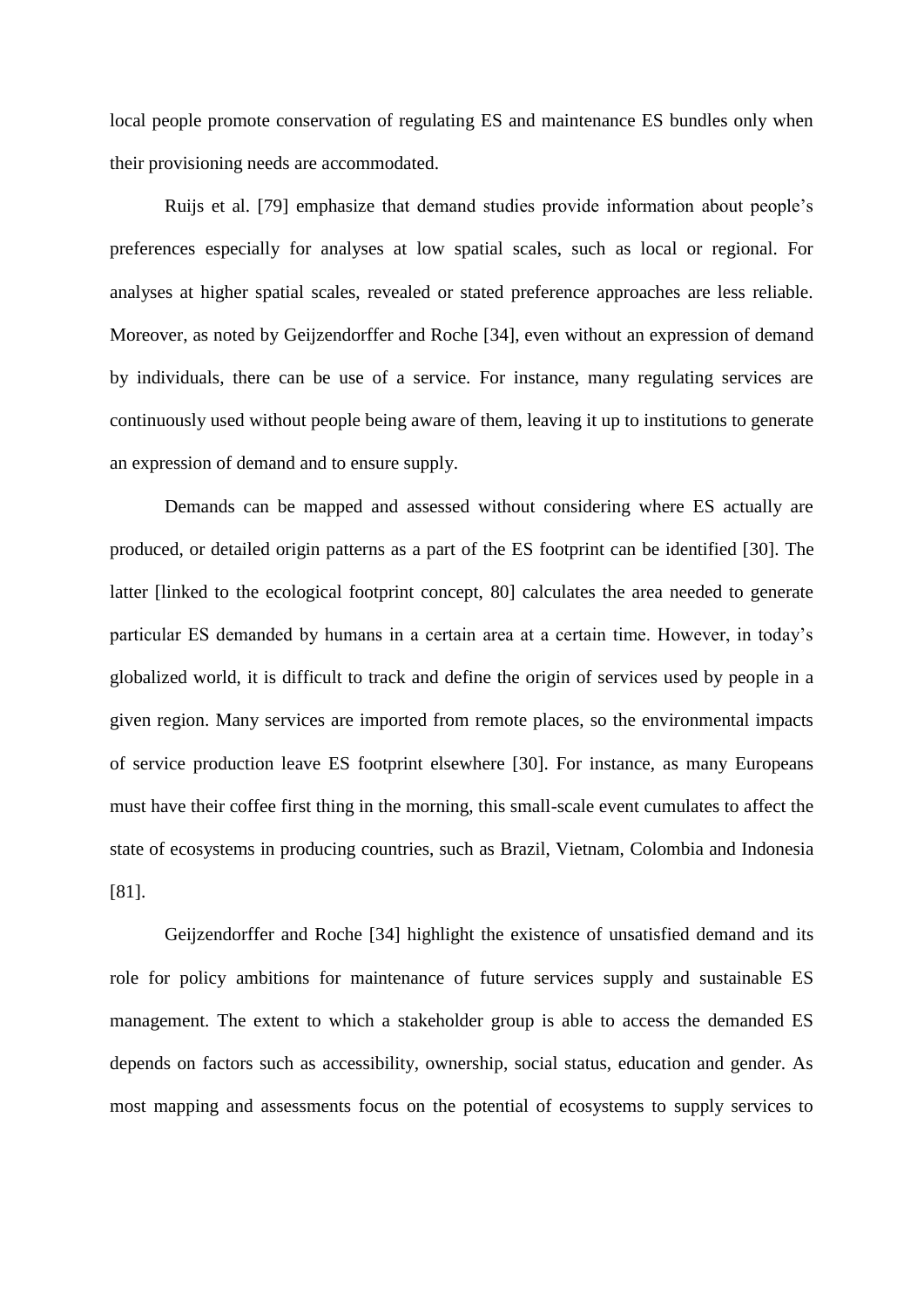society, there is a need to determine whether these services are actually delivered and whether there is any demand remaining which is not met by services.

## **3.5. Budgeting of ES**

For analyzing source and sink dynamics and to identify flows of services, the information about ES supply and demand can be merged. As a result we get budgets of ES supply and demand [30]. Budget analyses are useful in the context of identifying supplydemand mismatches across landscapes and their changes over time. On a global scale, supplydemand budgets have to be zero in the long-term as a depletion of natural capital is to be avoided. However, regional budgets for particular ES do not necessarily need to be neutral [42]. The focal points of human ES demands are urban regions, as the majority of the human population is located in cities [73]. Some ES with omni-directional, directional or decoupled supply patterns may be better and more sustainably provided to the cities by their hinterlands or more distant regions [30]. It is one task of future-oriented ES management to balance land use decisions toward the sustainable flow of ES.

Supply-demand analyses enable to determine the role of remote locations in the management of protected areas. Exploration of the consequences for the protected area of demands for ES originating from remote locations allow for extending the scope of action associated with protected areas to places that are located far from them and to build broader ES management strategy [39].

The providers and beneficiaries of ES can be regarded as single persons, groups, or society as a whole. Comparison of supply and demand patterns can help to identify the appropriate institutional scale for environmental decision-making [73]. Various studies [e.g. 37, 76, 78, 82] have shown that local stakeholders recognize the importance of provisioning services in a major way and more distant users value regulating and cultural services. This implies that the design of the environmental management policies should be based not only on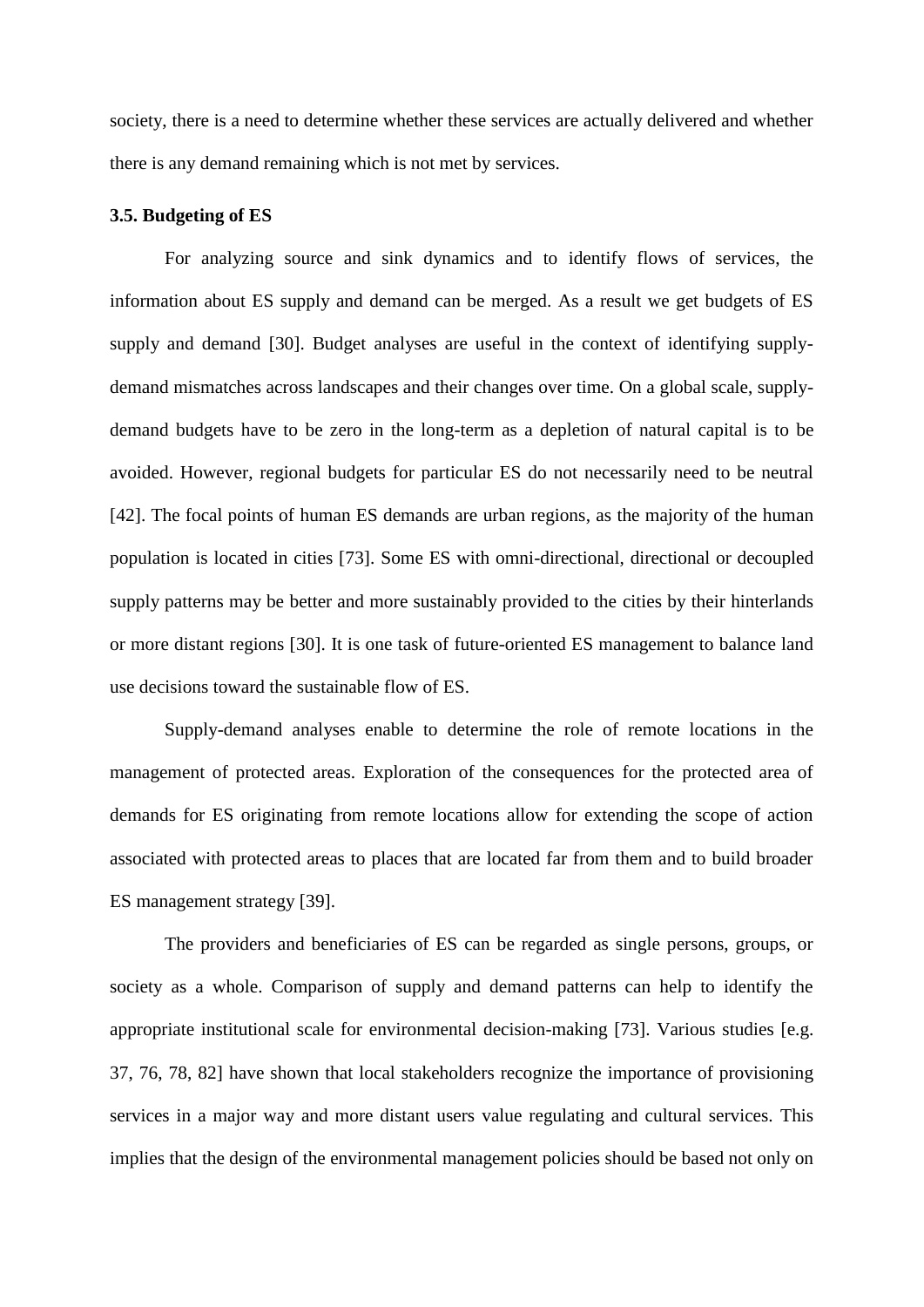the scale at which services are produced but also on the scale at which beneficiaries demand them [50]. However, additional development is needed in the conceptualisation of ES demand with regard to regulating services. For many of them the spatial beneficiaries localization is problematic, mainly due to the lack of clear (direct) benefits to human societies [41], or their continuous distribution over time and space [42]. If there is no demand for ES, the concept might not serve as a useful management strategy [83].

#### **3.6. Ecosystem services bundles, synergies and trade-offs**

In recent years, the investigation the relationship between ecosystem management and the provision of the total bundle of ES has become a major field in ES studies [e.g. 84-93]*.* The synergies and trade-offs between ES provided to different users under current and alternative scenarios have significant implications for decision-making. According to Ruijs et al. [79], this type of analyses should provide grounds for answering the following question of practical relevance: is it better to generate a bundle of ecosystem services in a given region or to specialize in one of them? The study of these authors for 18 Central and Eastern European countries shows that in the case of agricultural production and carbon sequestration, specialization in one of the ES seems to be cost-effective. The relationship between agricultural production and habitat or cultural services is more complex. In most areas, combining bundles of these ES is cost-effective. But if biodiversity levels are especially high, focusing on habitat conservation, instead of combining agricultural production and biodiversity, it becomes cost-effective.

Braat and de Groot [29] notice that delivery of many services is positively correlated, but when an ecosystem is managed principally for supplying of a single service, other services are almost always influenced negatively. Simultaneous supply of maximal ES bundles is the ideal policy target designed to enhance and guarantee ecosystem stability and the well-being of people [44]. However, most services are still neglected in ecosystem management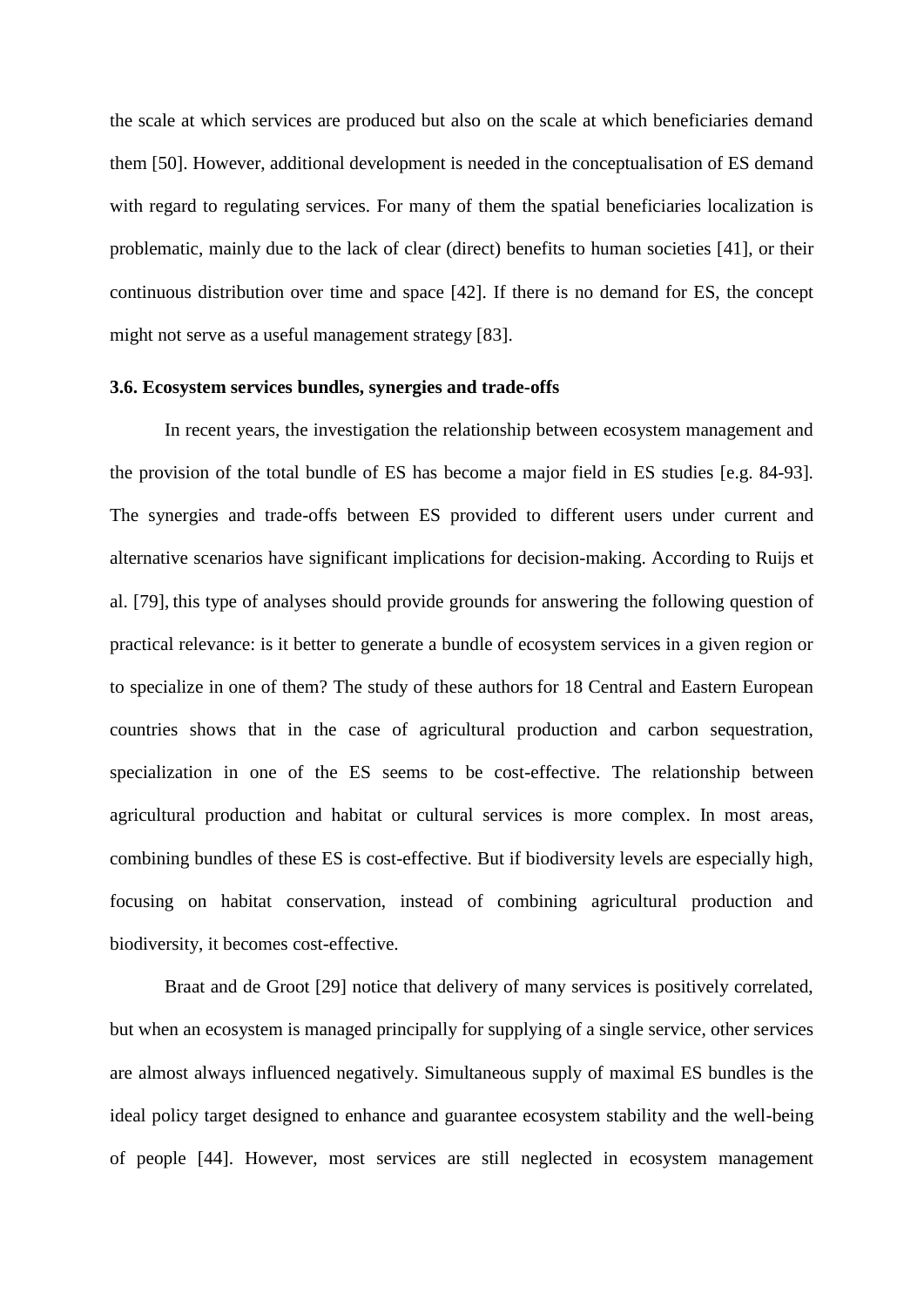decisions. As a consequence, highly productive, multiservice landscapes are converted into simpler and often single-function land use types, such as croplands. This approach provides short-term economic gain to a few at the expense of the long-term wellbeing of the wider community [49].

Understanding the patterns and factors affecting supplies of multiple ES could help us to better manage ecosystems. The potential benefit of trade-offs analysis is weighing the improvements in one ES against the decrease of another [94]. For example, a study by Grêt-Regamey et al. [95] on trade-offs for forest ES delivers results which can support forest managers in balancing such services as timber production, habitat provision, carbon sequestration, avalanche protection and recreation. In turn, Ryffel et al. [96] investigate preferences for land use trade-offs to support water flow regulation and flood protection services. The results may serve as an input for watershed managers to develop strategies for increasing the natural capacity of catchments to provide flood protection in addition to technical solutions, such as river dams and barrier lakes, which are often not able to completely prevent flooding.

# **3.7. Rivalry and excludability**

To meaningfully map the ES, it is also necessary to consider the degree their rivalry and excludability [45-47]. An ecosystem service is rival if beneficiaries who use it leave it less reachable for others. For instance, water used for irrigation is not available for a service of others located downstream. In the case of a non-rival ES, the use of the service by an individual does not have a significant impact on the quality or quantity available of others. For example, one person benefiting from the protection of the ozone layer does not have an impact on other people benefiting from it. Rivalry is an intrinsic property of ES that cannot be altered by policy or legal institutions [45]. Excludability occurs if the cultural and institutional mechanisms or technologies exist that prevent other individuals or groups from using the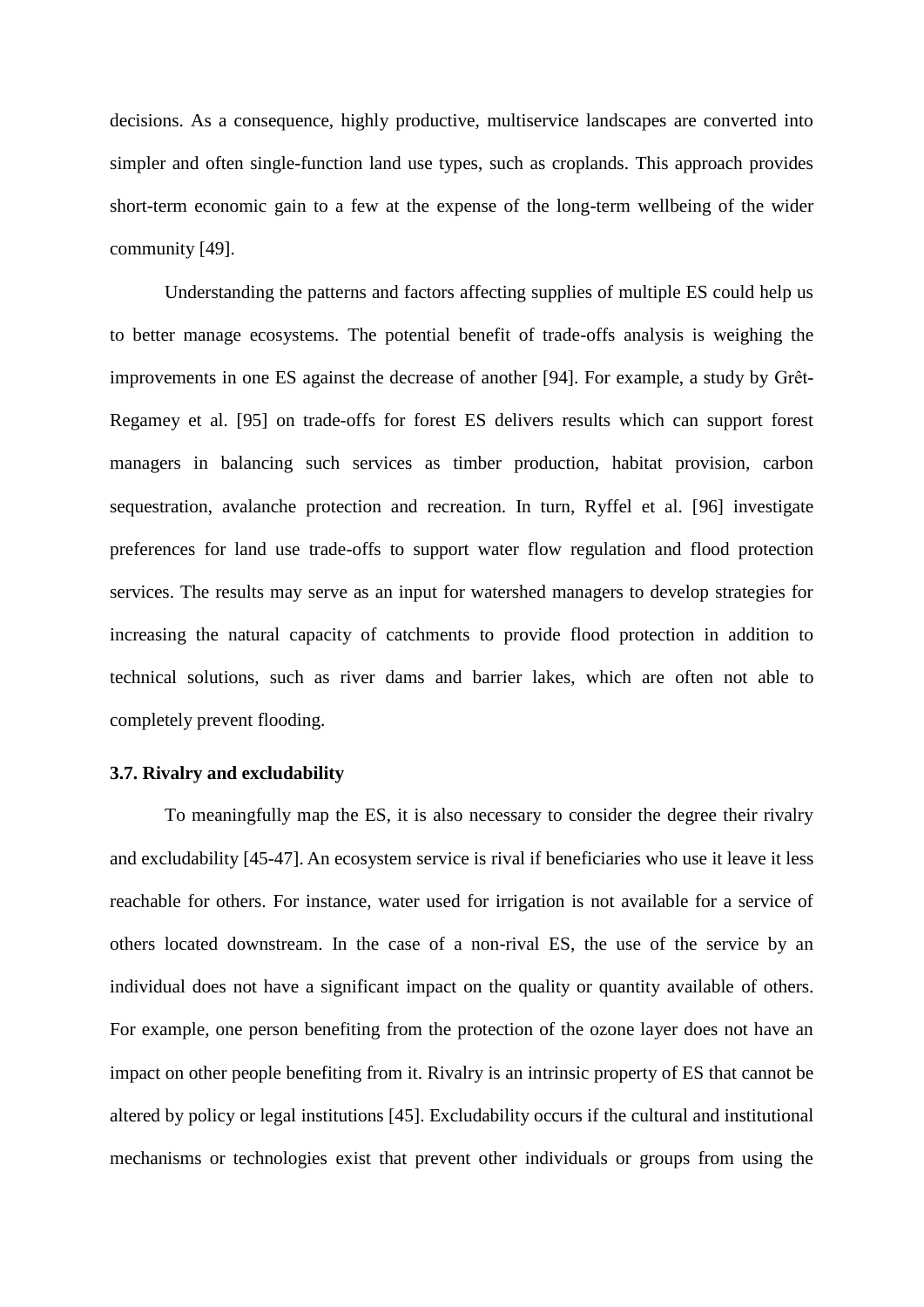service. For example, fish collected from a given water body can be claimed by a particular stakeholder, thereby excluding the right of others from accessing any fish caught [97]. In turn, water utility infrastructure, irrigation systems and hydroelectric dams are examples of technology and infrastructure that create exclusive intermediaries between service providers and ultimate beneficiaries [98]. Unlike rivalry, excludability is created through policy and institutions. However, some ES can be inherently non-excludable [98]. This occurs if it is impossible to create property rights or the costs of enforcement are too high [46]. It would be virtually impossible, for instance, to exclude someone from the benefits of maintaining water cycle or climate regulation.

The specific configuration of rivalry and excludability of a particular service influences the arrangement of the respective PES scheme [46]. Markets are better prepared for the allocation of private goods i.e. goods with high excludability and rivalry [99]. If there is no excludability and no rivalry, the services are public [100], which is the case of most regulating and cultural ES. The implications are of practical nature. As we move along the continuum from ES with private to public good character, the transaction costs of exclusion enforcing increase to levels that do no longer make markets a practical option [101]. This market failure drives to the under-valuing of, and inadequate investment in the protection of ecosystems [102]. In such cases collective institutions must either create appropriate conditions for private sector payments, or accept the public good character of the service and pay for it directly [98]. For instance, some of the forest ES are private goods (e.g. wood) and some are public (e.g. viewshed services or habitat for wildlife) [103]. Private landowners may not manage their forests in a way that provides the socially best mix of services through time. Timber production activities can impact regulating and cultural services directly and via roundabout effects. Creating incentives for forest landowners to deliver multitude of ES is a very complex and difficult policy problem [104]. Bartczak and Metelska-Szaniawska's study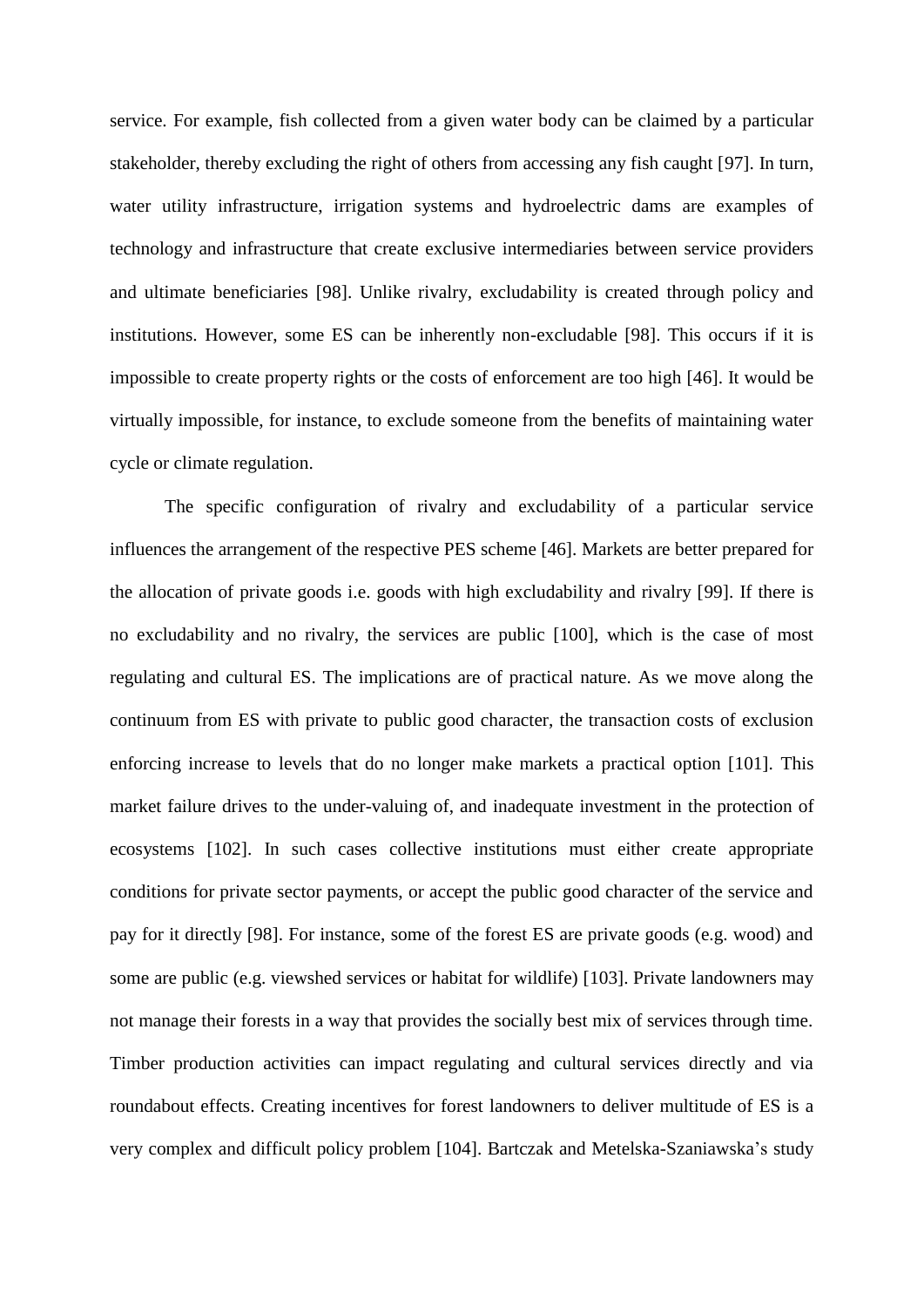[105] on attitudes towards payments for forest ES in Poland suggests that the provision of a forest services considered a public good type should be financed by the entire community or society through local governments or the national government (public-financed scheme).

## **4. Concluding Remarks**

Until present, it has been challenging to turn the concept of ES into a practical tool for the policy and practitioner communities. The operationalization of ES requires better reflection on the usefulness of different MAES products for solving the questions faced by potential end-users. The paper discusses opportunities and challenges of integrating ES information in different policy areas. This insight could be helpful guidance for studies that aim at addressing the ES information needs and requirements of planners and decision makers. As the ES concept is a multitier framework, there is no ideal entry point for conducting useful ES research. The entry point depends on the specific empirical or policy question under investigation. The presented paper may be a support in matching the scope of ES analysis with several of the possible MAES goals relevant for policy making.

The reflection presented in this article obviously needs further development. In order to bridge the science-practice gap, transdisciplinary case studies of ES application in realworld policy-making contexts should be carried out. An important platform for further discussion of the main issues of operationalizing the ES concept is the European Unionfunded ESMERALDA project (carried out from February 2015 to July 2018), entirely dedicated to enhancing ES for policy and decision making.

#### **References**

1. R. Haines-Young, M. Potschin, Common International Classification of Ecosystem Services (CICES): Consultation on Version 4, August-December, EEA Framework Contract No EEA/IEA/09/003 **2012**.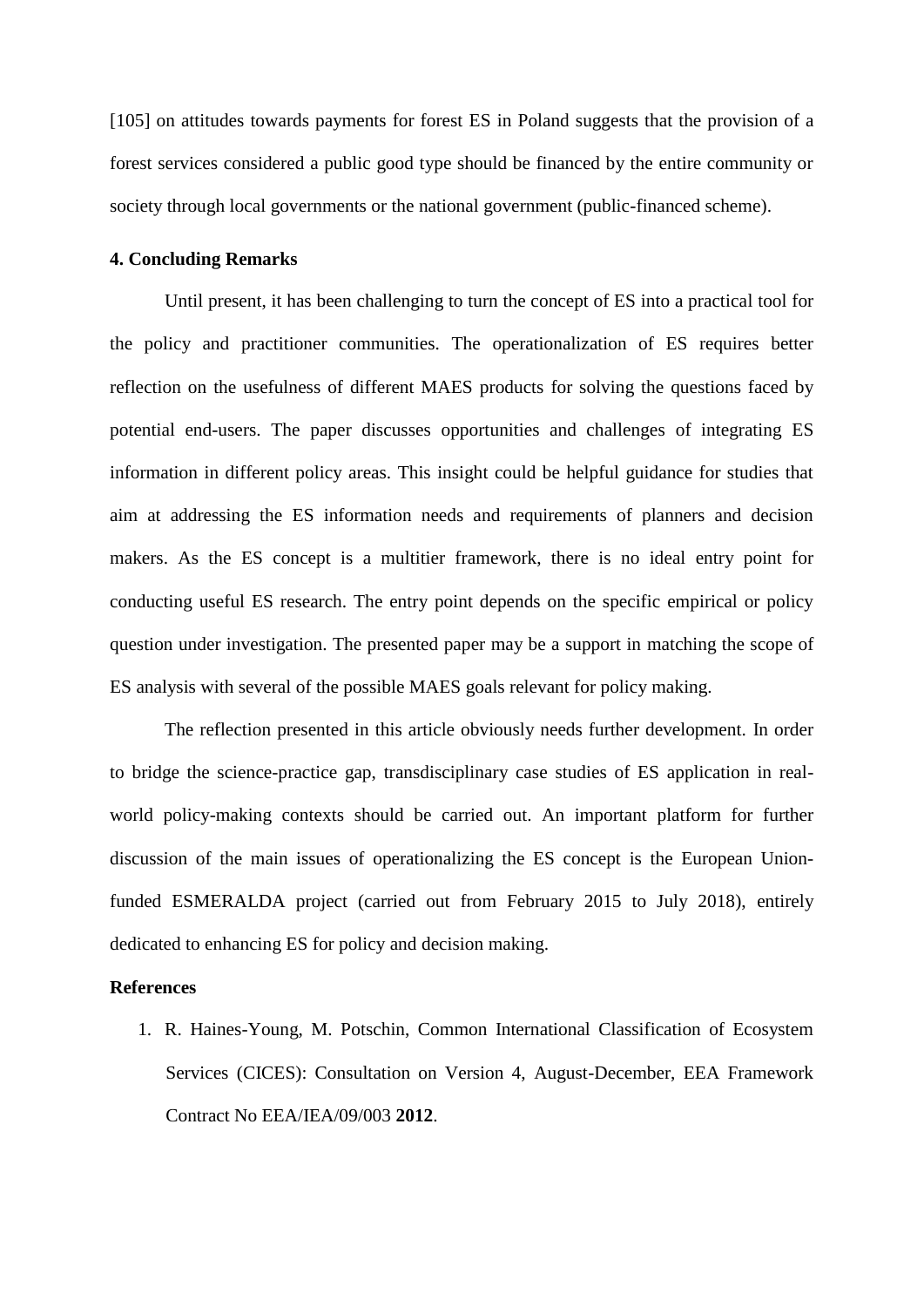- 2. R. Costanza, R. d'Arge, R. de Groot, S. Farber, M. Grasso, B. Hannon, K. Limburg, S. Naeem, R. V. O'Neill, J. Paruelo, R.G. Raskin, P. Sutton, M. van den Belt, The value of the world's ecosystem services and natural capital, *Nature* 1997, *387*, 253–260.
- 3. R. de Groot, L. Brander, S. van der Ploeg, R. Costanza, F. Bernard, L. Braat, M. Christie, N. Crossman, A. Ghermandi, L. Hein, S. Hussain, P. Kumar, A. McVittie, R. Portela, L. C. Rodriguez, P. ten Brink, P. van Beukering, Global estimates of the value of ecosystems and their services in monetary units, *Ecosyst. Serv.* 2012, *1*, 50– 61.
- 4. R. Haines-Young, M. Potschin, F. Kienast, Indicators of ecosystem service potential at European scales: mapping marginal changes and trade-offs, *Ecol. Indic.* 2012, *21*, 39– 53.
- 5. J. Maes, M. L. Paracchini, G. Zulian, European assessment of the provision of ecosystem services: towards an atlas of ecosystem services, Publications Office of the European Union, Luxembourg **2011**.
- 6. S. Mubareka, J. Maes, C. Lavalle, A. de Roo, Estimation of water requirements by livestock in Europe, *Ecosyst. Serv.* 2013, *4*, 139–145.
- 7. N.S. Rao, A. Ghermandi, R. Portela, X. Wang, Global values of coastal ecosystem services: A spatial economic analysis of shoreline protection values, *Ecosyst. Serv.*  2015, *11*, 95–105.
- 8. W.R. Turner, K. Brandon, T.M. Brooks, R. Costanza, G. A. B. da Fonseca, R. Portela, Global conservation of biodiversity and ecosystem services, *BioScience* 2007, *57*, 868–873.
- 9. P. J. Verkerk, R. Mavsar, M. Giergiczny, M. Lindner, D. Edwards, M. J. Schelhaas, Assessing impacts of intensified biomass production and biodiversity protection on ecosystem services provided by European forests, *Ecosyst. Serv.* 2014, *9*, 155–165.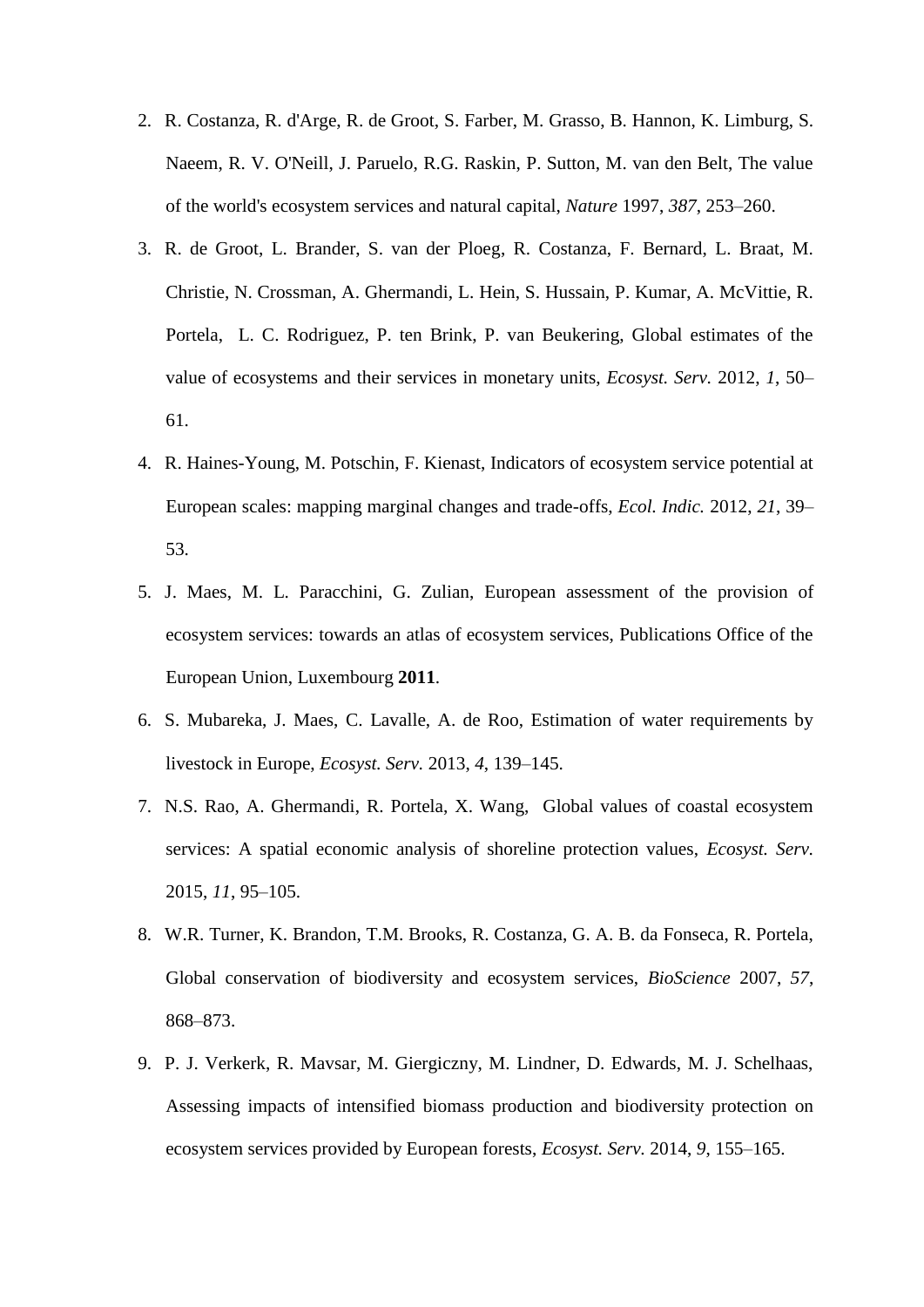- 10. J. Frélichová, D. Vačkář, A. Pártl, B. Loučková, Z. V. Harmáčková, E. Lorencová, Integrated assessment of ecosystem services in the Czech Republic, *Ecosyst. Serv.* 2014, *8*, 110-117.
- 11. J. Helfenstein, F. Kienast, Ecosystem service state and trends at the regional to national level: A rapid assessment, *Ecol. Indic.* 2014, *36*, 11– 18.
- 12. I. Kubiszewski, R. Costanza, L. Dorji, P. Thoennes, K. Tshering, An initial estimate of the value of ecosystem services in Bhutan, *Ecosyst. Serv.* 2013, *3*, e11–e21.
- 13. L. Mononen, A. P. Auvinen, A. L. Ahokumpu, M. Rönkä, N. Aarras, H. Tolvanen, M. Kamppinen, E. Viirret, T. Kumpula, P. Vihervaara, National ecosystem service indicators: Measures of social–ecological sustainability, *Ecol. Indic.* 2016, *61*, 27-37.
- 14. Ministerio de Agricultura, Alimentación y Medio Ambiente, Ecosystems and biodiversity for human wellbeing. Spanish National Ecosystem Assessment - Synthesis of key findings, Madrid **2014**.
- 15. The UK National Ecosystem Assessment Follow-on: Synthesis of the Key Findings, UNEP-WCMC, LWEC, UK **2014**.
- 16. M. Busch, A. La Notte, V. Laporte, M. Erhard, Potentials of quantitative and qualitative approaches to assessing ecosystem services, *Ecol. Indic.* 2012, *21*, 89–103.
- 17. B. Cui, Z. Zhang, X. Lei, Implementation of Diversified Ecological Networks to Strengthen Wetland Conservation, *Clean*, 2012, *40*, 1015–1026.
- 18. J. Kronenberg, Environmental Impacts of the Use of Ecosystem Services: Case Study of Birdwatching, *Environ. Manage.* 2014, *54*, 617–630.
- 19. N. Larondelle, D. Haase, Valuing post-mining landscapes using an ecosystem services approach – An example from Germany, *Ecol. Indic.* 2012, *18*, 567–574.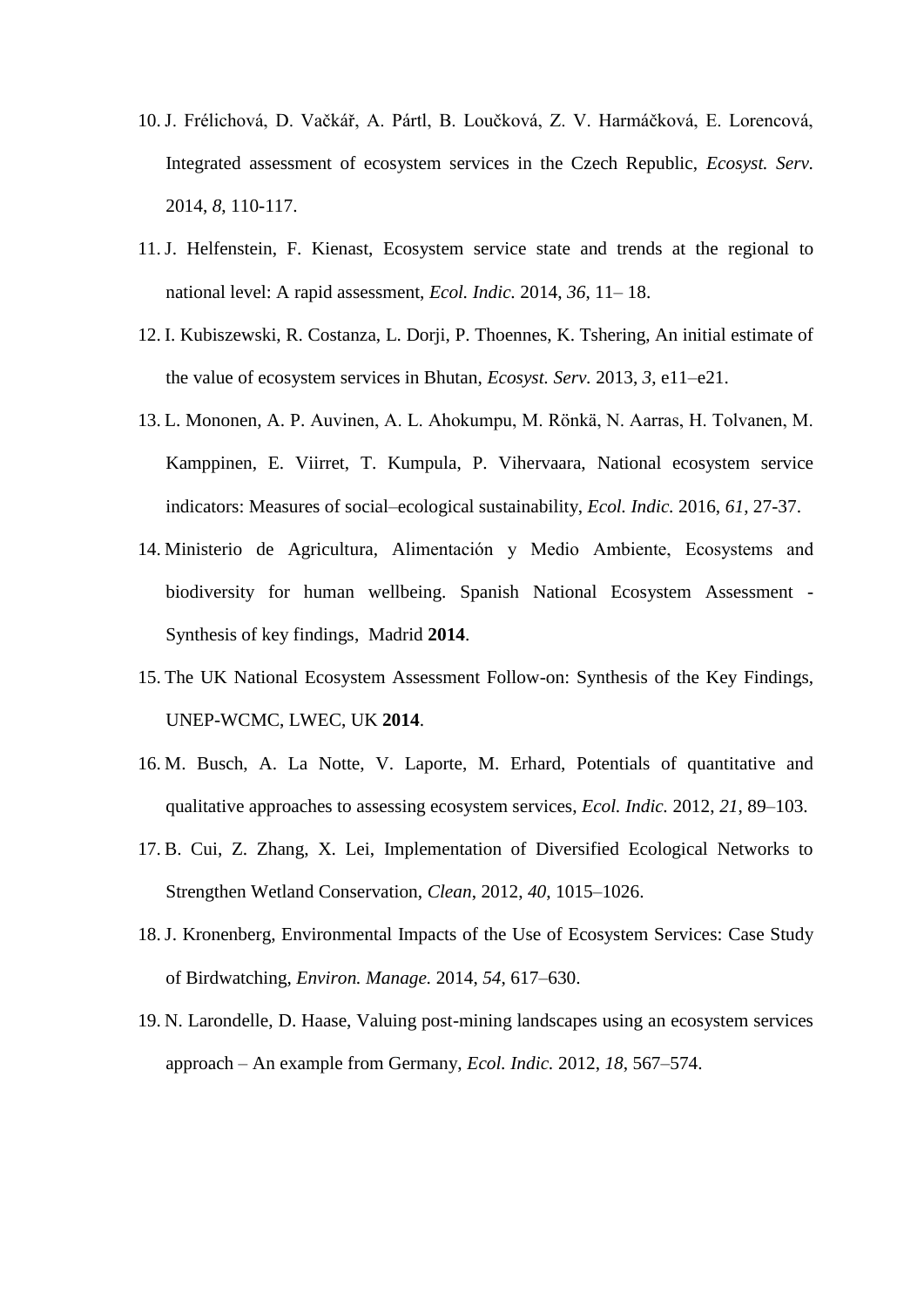- 20. X. Liu, G. Dong, Y. Zhang, X. Lu, M. Jiang, Contribution to the Global Warming Mitigation of Marshlands Conversion to Croplands in the Sanjiang Plain, Northeast China, *Clean*, 2013, *41*, 319–324.
- 21. D. Łowicki, S. Piotrowska, Monetary valuation of road noise. Residential property prices as an indicator of the acoustic climate quality, *Ecol. Indic.* 2015, *52*, 472-479.
- 22. D.R. Richards, D.A. Friess, A rapid indicator of cultural ecosystem service usage at a fine spatial scale: Content analysis of social media photographs, *Ecol. Indic.* 2015, *53*, 187–195.
- 23. N. Roncin, F. Alban, E. Charbonnel, R. Crec'hriou, R. de la Cruz Modino, J. M. Culioli, M. Dimech et al., Uses of ecosystem services provided by MPAs: How much do they impact the local economy? A southern Europe perspective, *J. Nat. Conserv.* 2008, *16 (4)*, 256–270.
- 24. European Commission, Biodiversity Strategy to 2020, COM (2011) 244.
- 25. European Commission, Blueprint to Safeguard Europe's Water Resources, COM (2012) 673.
- 26. European Parliament, Common Agricultural Policy, Regulation (EU) No 1305/2013 of the European Parliament and of the Council of 17 December 2013 on support for rural development by the European Agricultural Fund for Rural Development (EAFRD) and repealing Council Regulation (EC) No 1698/2005, OJ L 347, 20.12.2013, 487– 548*.*
- 27. Ch. Albert, J. Hauck, N. Buhr, Ch. Von Haaren, What ecosystem services information do users want? Investigating interests and requirements among landscape and regional planners in Germany, *Landsc. Ecol.* 2014, *29,* 1301–1313.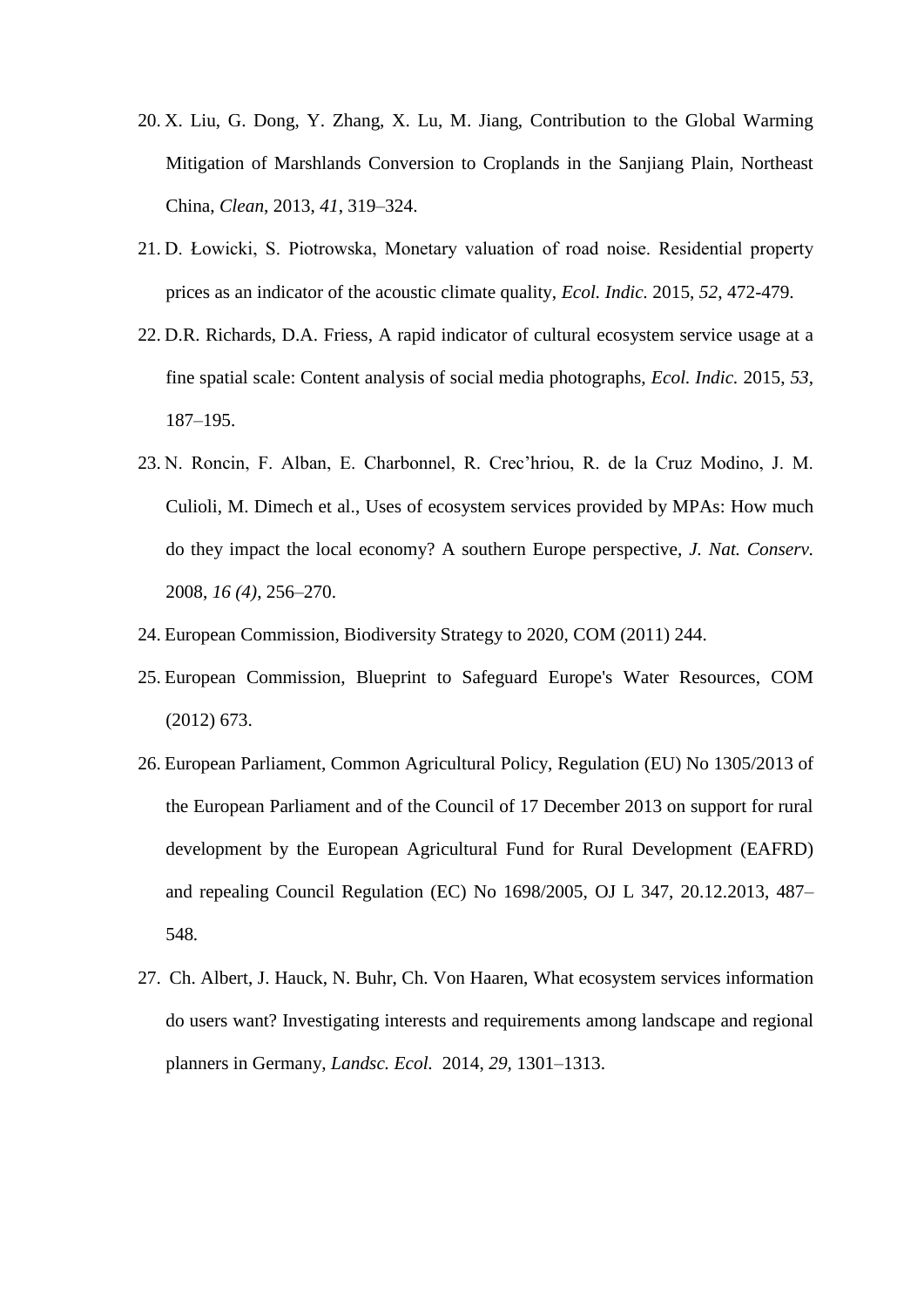- 28. A. Mascarenhas, T.B. Ramos, D. Haase, R. Santos, Ecosystem services in spatial planning and strategic environmental assessment - A European and Portuguese profile, *Land Use Policy* 2015, *48*, 158–169.
- 29. L.C. Braat, R. de Groot, The ecosystem services agenda: bridging the worlds of natural science and economics, conservation and development, and public and private policy, *Ecosyst. Serv.* 2012, *1*, 4-15.
- 30. B. Burkhard, F. Kroll, S. Nedkov, F. Müller, Mapping supply, demand and budgets of ecosystem services, *Ecol. Indic.* 2012, *21*, 17–29.
- 31. R. Constanza, R. de Groot, P. Sutton, S. van der Ploeg, S. J. Anderson, I. Kubiszewski, S. Farber et al., Changes in the global value of ecosystem services, *Glob. Environ. Chang.* 2014, *26*, 152-158.
- 32. T.J. Wilbanks, in *Bridging scales and knowledge systems: concepts and applications in ecosystem assessment* (Eds.: W. Reid, T. Wilbanks, D. Capistrano, F. Berkes), Island Press/World Resources Institute, Washington DC **2006**, p. 21.
- 33. O. Bastian, R. U. Syrbe, M. Rosenberg, D. Rahe, K. Grunewald, The five pillar EPPS framework for quantifying, mapping and managing ecosystem services, *Ecosyst. Serv.*  2013, *4*, 15-24.
- 34. I. R. Geijzendorffer, P. K. Roche, The relevant scales of ecosystem services demand, *Ecosyst. Serv.* 2014, *10,* 49-51.
- 35. R. U. Syrbe, U. Walz, Spatial indicators for the assessment of ecosystem services: providing, benefiting and connecting areas and landscape metrics, *Ecol. Indic.* 2012, *21,* 80–88.
- 36. B. Egoh, B. Reyers, M. Rouget, M. Bode, D. Richardson, Spatial congruence between biodiversity and ecosystem services in South Africa, *Biol.Conserv.* 2009, *142,* 553– 562.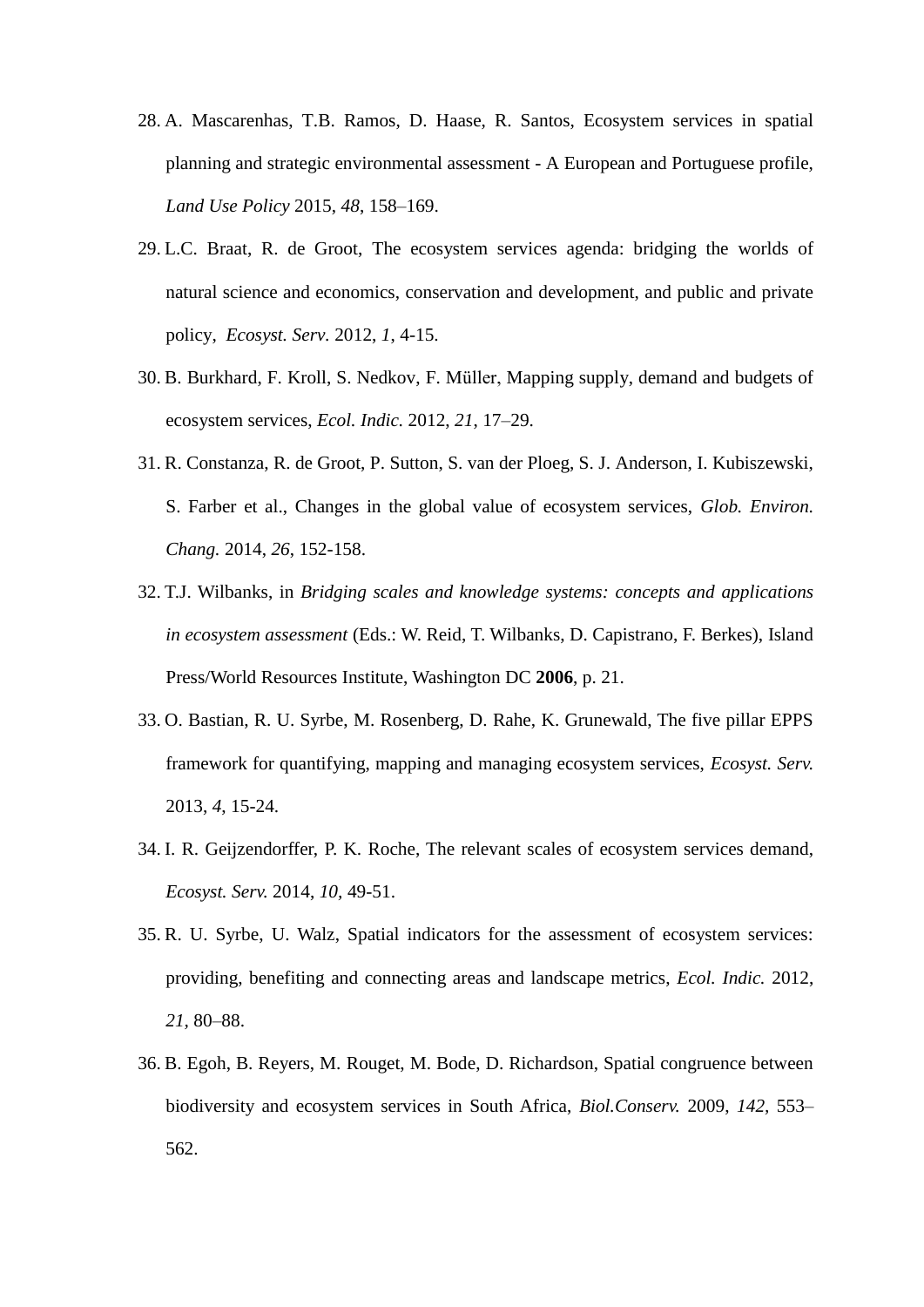- 37. A. P. García-Nieto, M. García-Llorente, I. Iniesta-Arandia, B. Martín-López, Mapping forest ecosystem services: From providing units to beneficiaries, *Ecosyst. Serv.* 2013, *4*, 126–138.
- 38. A. Gimona, D. van der Horst, Mapping hotspots of multiple landscape functions: a case study on farmland afforestation in Scotland, *Landsc. Ecol.* 2007, *22,* 1255-1264.
- 39. I. Palomo, B. Martín-López, M. Potschin, R. Haines-Young, C. Montes, National Parks, buffer zones and surrounding lands: Mapping ecosystem service flows, *Ecosyst. Serv.* 2013, *4*, 104–116.
- 40. K. J. Bagstad, G. W. Johnson, B. Voigt, F. Villa, Spatial dynamics of ecosystem service flows: A comprehensive approach to quantifying actual services, *Ecosyst. Serv.* 2013, *4*, 117-125.
- 41. A. M. Villamagna, P. L. Angermeier, E. M. Bennet, Capacity, pressure, demand, and flow: A conceptual framework for analyzing ecosystem service provision and delivery, *Ecol. Complex.* 2013, *15*, 114–121.
- 42. B. Burkhard, M. Kandziora, Y. Hou, F. Müller, Ecosystem Service Potentials, Flows and Demands – Concepts for Spatial Localisation, Indication and Quantification, *Landsc. Online* 2014, *34*, 1-32.
- 43. M. Potschin, B. Burkhard, Glossary for ecosystem service mapping and assessment terminology. Deliverable D1.4 EU Horizon 2020 ESMERALDA Project, Grant agreement No. 642007 **2015**.
- 44. Y. Pan, Z. Xu, J. Wu, Spatial differences of the supply of multiple ecosystem services and the environmental and land use factors affecting them, *Ecosyst. Serv.* 2013, *5*, 4- 10.
- 45. R. Costanza, Ecosystem services: Multiple classification systems are needed, *Biol.Conserv.* 2008, *141*, 350-352.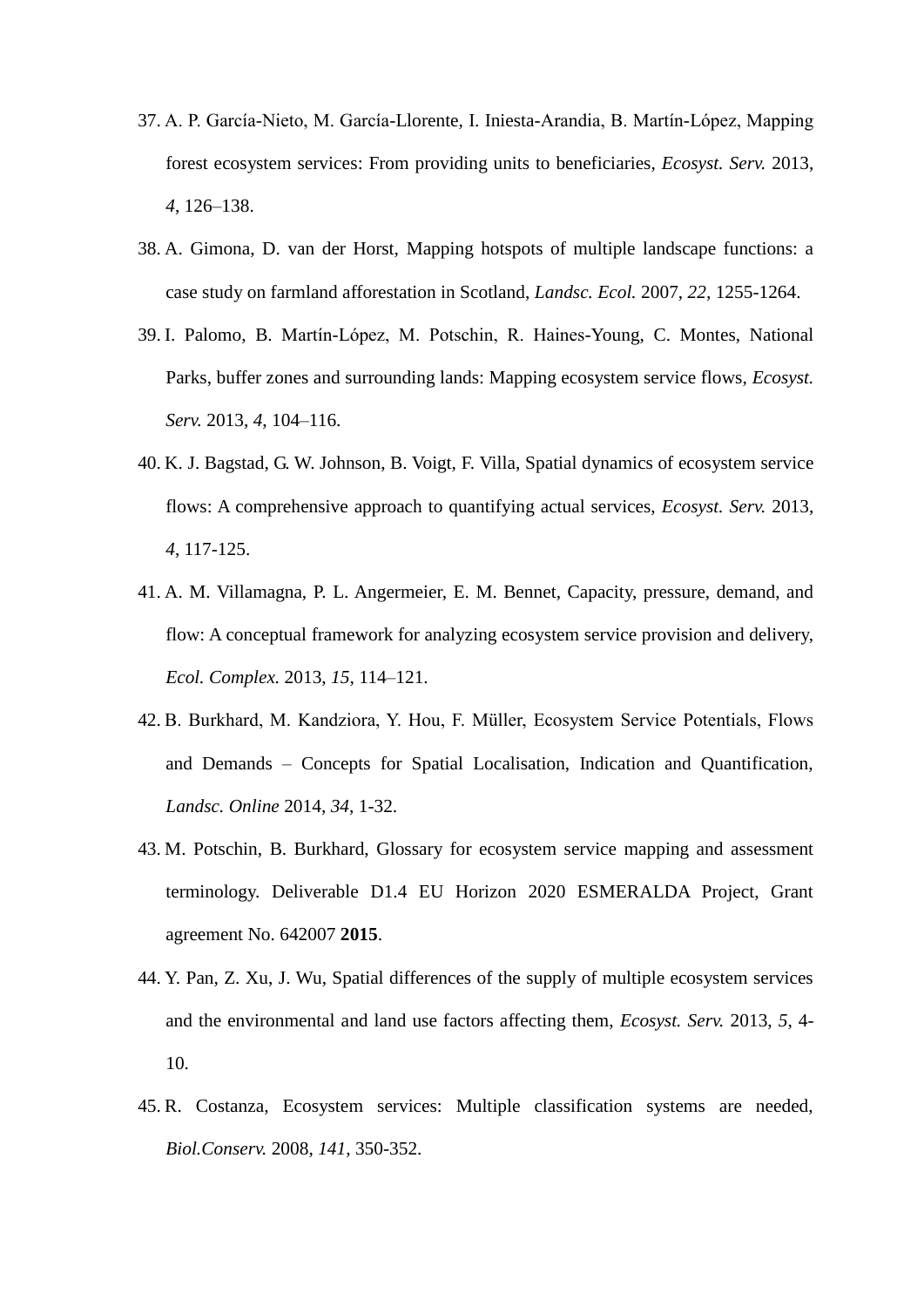- 46. R. J. Kemkes, J. Farley, Ch. J. Koliba, Determining when payments are an effective policy approach to ecosystem service provision, *Ecol. Econ.* 2010, *69 (11)*, 2069– 2074.
- 47. M. Schröter, R. P. Remme, L. Hein, How and where to map supply and demand of ecosystem services for policy-relevant outcomes? *Ecol. Indic.* 2012, *23*, 220-221.
- 48. J. Honey-Rosés, L. H. Pendleton, A demand driven research agenda for ecosystem services, *Ecosyst. Serv.* 2013, *5*, 160–162.
- 49. R. S. de Groot, R. Alkemade, L. Braat, L. Hein, L. Willemen, Challenges in integrating the concept of ecosystem services and values in landscape planning, management and decision making, *Ecol. Complex.* 2010, *7 (3)*, 260–272.
- 50. L. Hein, K. van Koppen, R. S. de Groot, E. C. van Ierland, Spatial Scales, Stakeholders and the Valuation of Ecosystem Services, *Ecol. Econ.* 2006, *57*, 209– 228.
- 51. B. Burkhard, N. Crossman, S. Nedkov, K. Petz, R. Alkemade, Mapping and Modelling Ecosystem Services for Science, Policy and Practice, *Ecosyst. Serv.* 2013, *4,* 1-3.
- 52. M. Kandziora, B. Burkhard, F. Müller, Mapping provisioning ecosystem services at the local scale using data of varying spatial and temporal resolution, *Ecosyst. Serv.*  2013, *4*, 47–59.
- 53. J. Hauck, Ch. Görg, R. Varjopuro, O. Ratamäki, J. Maes, H. Wittmer, K. Jax, "Maps have an air of authority": Potential benefits and challenges of ecosystem service maps at different levels of decision making, *Ecosyst. Serv.* 2013, *4*, 25–32.
- 54. L. A. Wainger, D. M. King, R. N. Mack, E. W. Price, T. Maslin, Can the concept of ecosystem services be practically applied to improve natural resource management decisions? *Ecol. Econ.* 2010, *69*, 978-987.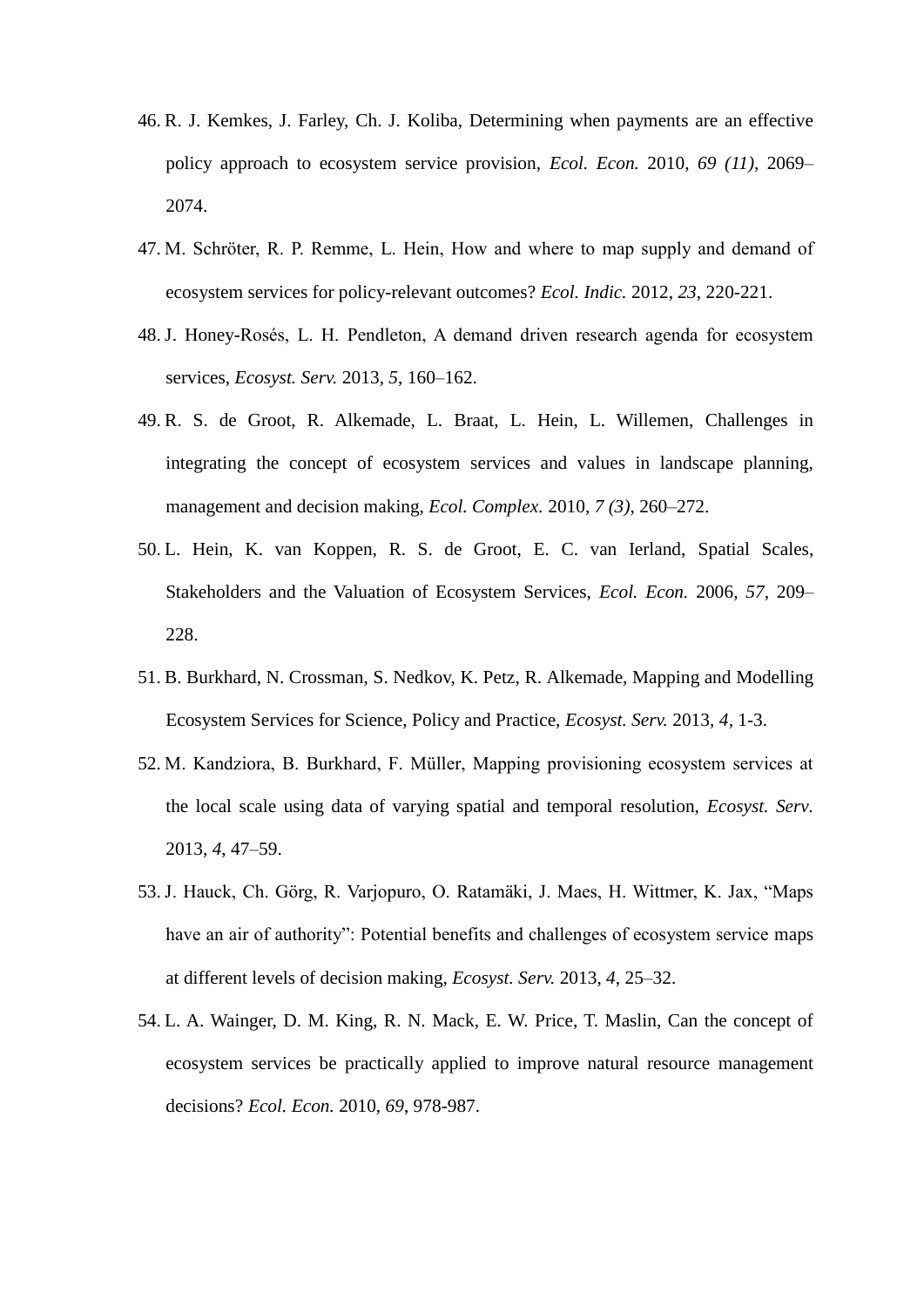- 55. L. Koschke, S. van der Meulen, S. Frank, A. Schneidergruber, M. Kruse, C. Fürst, E. Neubert et al., Do You Have 5 Minutes To Spare? – The Challenges Of Stakeholder Processes In Ecosystem Services Studies, *Landsc. Online* 2014, *37*, 1-25
- 56. G. C. Daily, in *Nature's Services Societal Dependence On Natural Ecosystems* (Ed.: G.C. Daily), Island Press, Washington DC **1997**, p. 1.
- 57. O. Bastian, D. Haase, K. Grunewald, Ecosystem properties, potentials and services The EPPS conceptual framework and an urban application example, *Ecol. Indic.* 2012, *21*, 7–16.
- 58. B. Burkhard, F. Kroll, F. Müller, W. Windhorst, Landscapes' capacities to provide ecosystem services – a concept for land-cover based assessments, *Landscape Online* 2009, *15*, 1–22.
- 59. R. P. Remme, M. Schröter, L. Hein, Developing spatial biophysical accounting for multiple ecosystem services, *Ecosyst. Serv.* 2014, *10*, 6-18.
- 60. G. W. Luck, G. C. Daily, P. R. Ehrlich, Population diversity and ecosystem services, *Trends Ecol. Evol.* 2003, *18 (3)*, 31–336.
- 61. G. W. Luck, R. Harrington, P. A. Harrison, C. Kremen, P. M. Berry, R. Bugter, T. P. Dawson et al., Quantifying the contribution of organisms to the provision of ecosystem services, *BioScience* 2009, *59 (3)*, 223–235.
- 62. G. Brown, The relationship between social values for ecosystem services and global land cover: An empirical analysis, *Ecosyst. Serv.* 2013, *5*, 58-68.
- 63. A. Grêt-Regamey, S. E. Rabe, R. Crespo, S. Lautenbach, A. Ryffel, B. Schlup, On the importance of non-linear relationships between landscape patterns and the sustainable provision of ecosystem services, *Landsc. Ecol.* 2014, *29*, 201-212.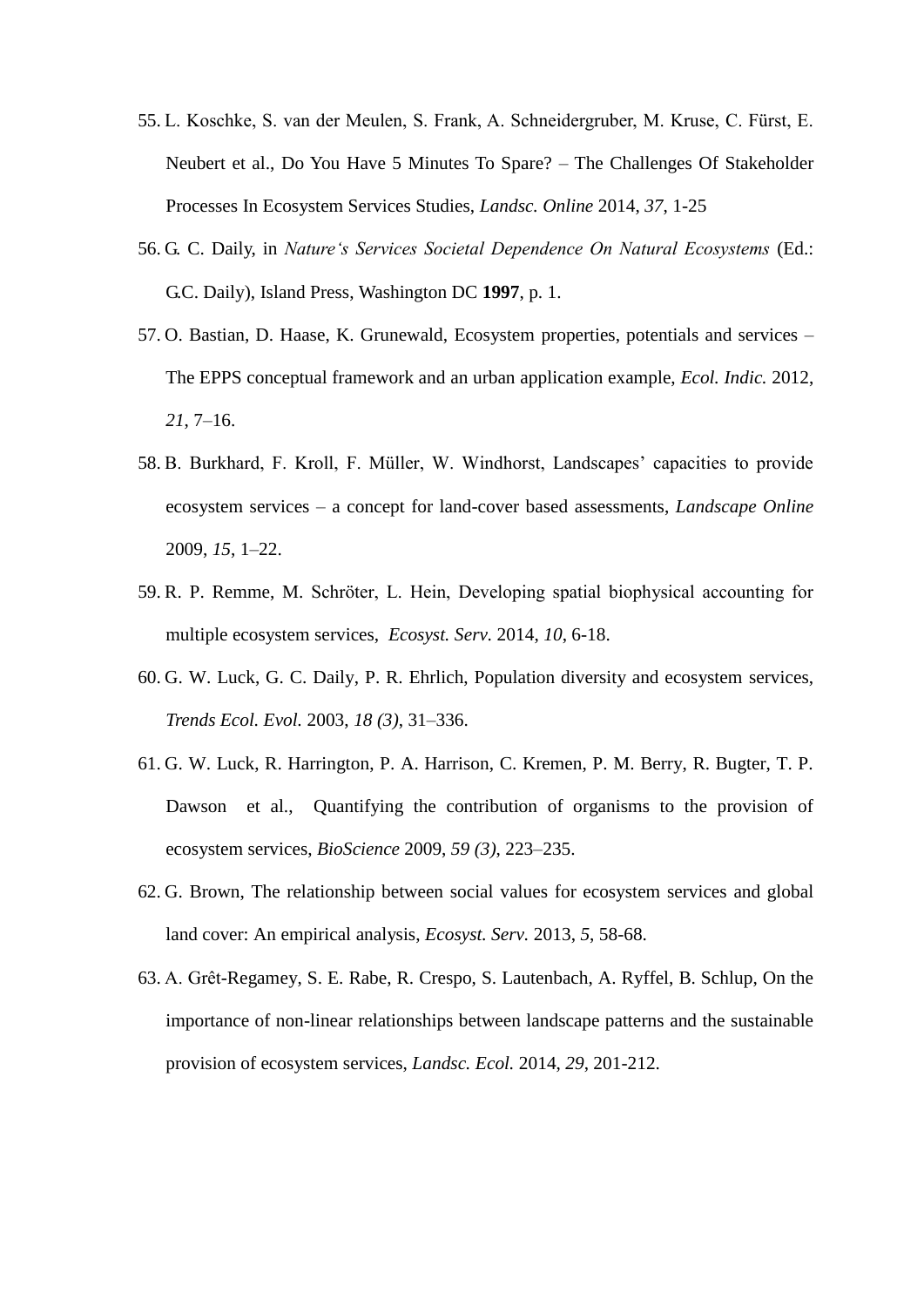- 64. D. Luo, W. Zhang, A comparison of Markov model-based methods for predicting the ecosystem service value of land use in Wuhan, central China, *Ecosyst. Serv.* 2014, *7*, 57–65.
- 65. D. Łowicki, Prediction of flowing water pollution on the basis of landscape metrics as a tool supporting delimitation of Nitrate Vulnerable Zones, *Ecol. Indic.* 2012, *23,* 27– 33.
- 66. K. Shoyama, Y. Yamagata, Predicting land-use change for biodiversity conservation and climate-change mitigation and its effect on ecosystem services in a watershed in Japan, *Ecosyst. Serv.* 2014, *8*, 25–34.
- 67. P. Vihervaara, T. Kumpula, A. Tanskanen, B. Burkhard, Ecosystem services A tool for sustainable management of human–environment systems. Case study Finnish Forest Lapland, *Ecol. Complex.* 2010, *7 (3)*, 410-420.
- 68. J. Maes, B. Egoh, L. Willemen, C. Liquete, P. Vihervaara, J. P. Schägner, B. Grizzetti et al., Mapping ecosystem services for policy support and decision making in the European Union, *Ecosyst. Serv.* 2012, *1*, 31–39.
- 69. B. Fisher, R. K. Turner, P. Morling, Defining and classifying ecosystem services for decision making, *Ecol. Econ.* 2009, *68 (3)*, 643–653.
- 70. C. J. E. Schulp, S. Lautenbach, P. H. Verburg, Quantifying and mapping ecosystem services: Demand and supply of pollination in the European Union, *Ecol. Indic.* 2014, *36*, 131–141.
- 71. L. Willemen, E. G. Drakou, M. B. Dunbar, P. Mayaux, B. N. Egoh, Safeguarding ecosystem services and livelihoods: Understanding the impact of conservation strategies on benefit flows to society, *Ecosyst. Serv.* 2013, *4*, 95–103.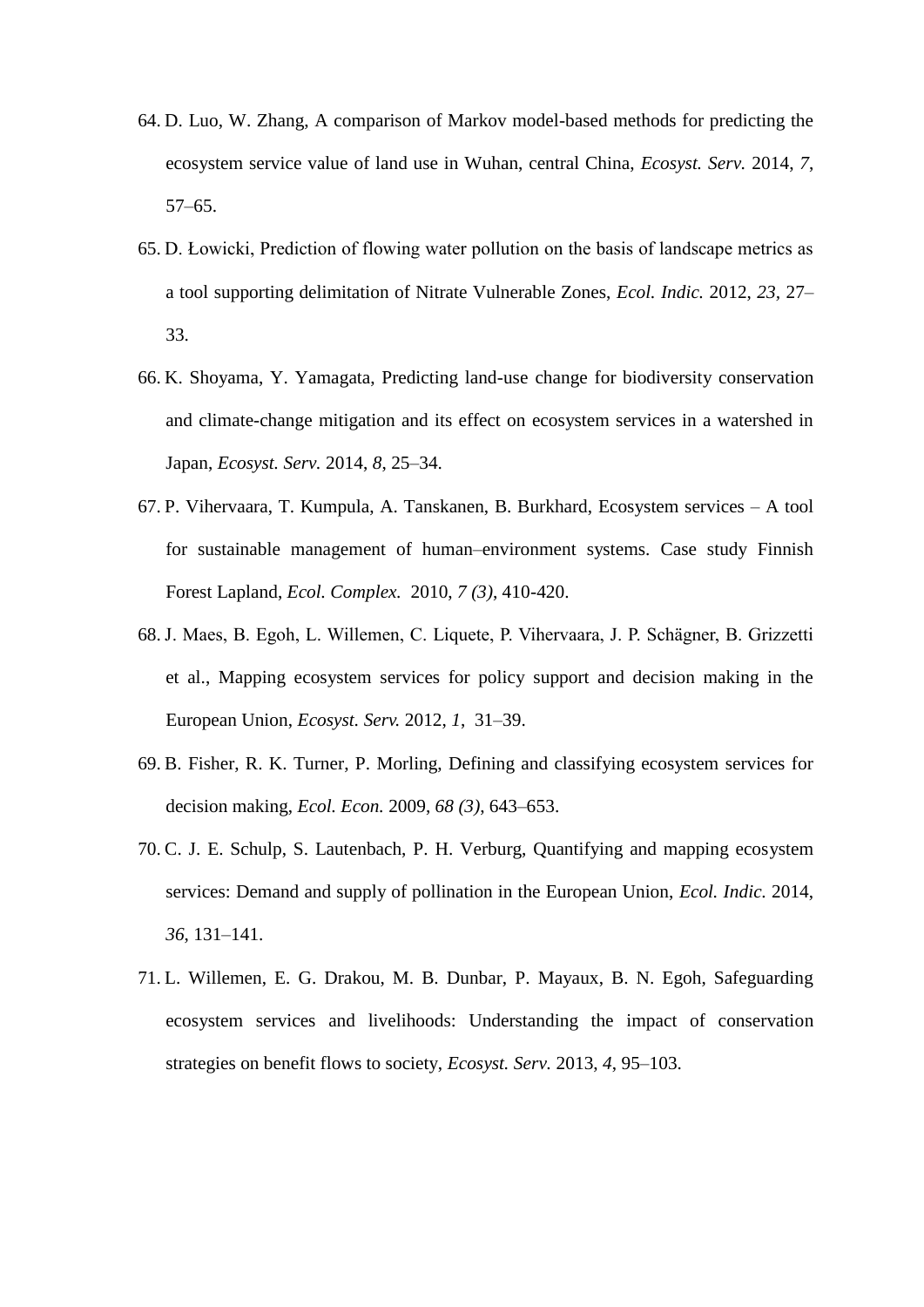- 72. M. Schröter, D. N. Barton, R. P. Remme, L. Hein, Accounting for capacity and flow of ecosystem services: A conceptual model and a case study for Telemark, Norway, *Ecol. Indic.* 2014, *36*, 539–551.
- 73. F. Kroll, F. Müller, D. Haase, Fohrer N., Rural–urban gradient analysis of ecosystem services supply and demand dynamics, *Land Use Policy* 2012, *29 (3)*, 521– 535.
- 74. F. W. Gatzweiler, Value, institutional complementarity and variety in coupled socioecological systems, *Ecosyst. Serv.* 2014, *10*, 137–143.
- 75. S. Menzel, J. Teng, Ecosystem services as a stakeholder-driven concept for conservation science, *Conserv. Biol.* 2010, *24*, 907–909.
- 76. D. E. Orenstein, E. Groner, In the eye of the stakeholder: Changes in perceptions of ecosystem services across an international border, *Ecosyst. Serv.* 2014, *8*, 185–196.
- 77. S. T. Asah, A. D. Guerry, D. J. Blahna, J. J. Lawler, Perception, acquisition and use of ecosystem services: Human behavior, and ecosystem management and policy implications, *Ecosyst. Serv.* 2014, *10*, 180-186.
- 78. D. Muhamad, S. Okubo, K. Harashina, B. Parikesit, K. Gunawan, K. Takeuchi, Living close to forests enhances people*׳*s perception of ecosystem services in a forest– agricultural landscape of West Java, Indonesia, *Ecosyst. Serv.* 2014, *8*, 197–206.
- 79. A. Ruijs, A. Wossink, M. Kortelainen, R. Alkemade, C. J. E. Schulp, Trade-off analysis of ecosystem services in Eastern Europe, *Ecosyst. Serv.* 2013, *4*, 82–94.
- 80. W. E. Rees, Ecological footprints and appropriated carrying capacity: what urban economics leaves out, *Environ. Urban.* 1992, *4 (2)*, 121–130.
- 81. O. R.Young, F. Berkhout, G. C. Gallopin, M. A. Janssen, E. Ostrom, S. van der Leeuw, The globalization of socio-ecological systems: An agenda for scientific research, *Glob. Environ. Chang.* 2006, *16 (3)*, 304–316.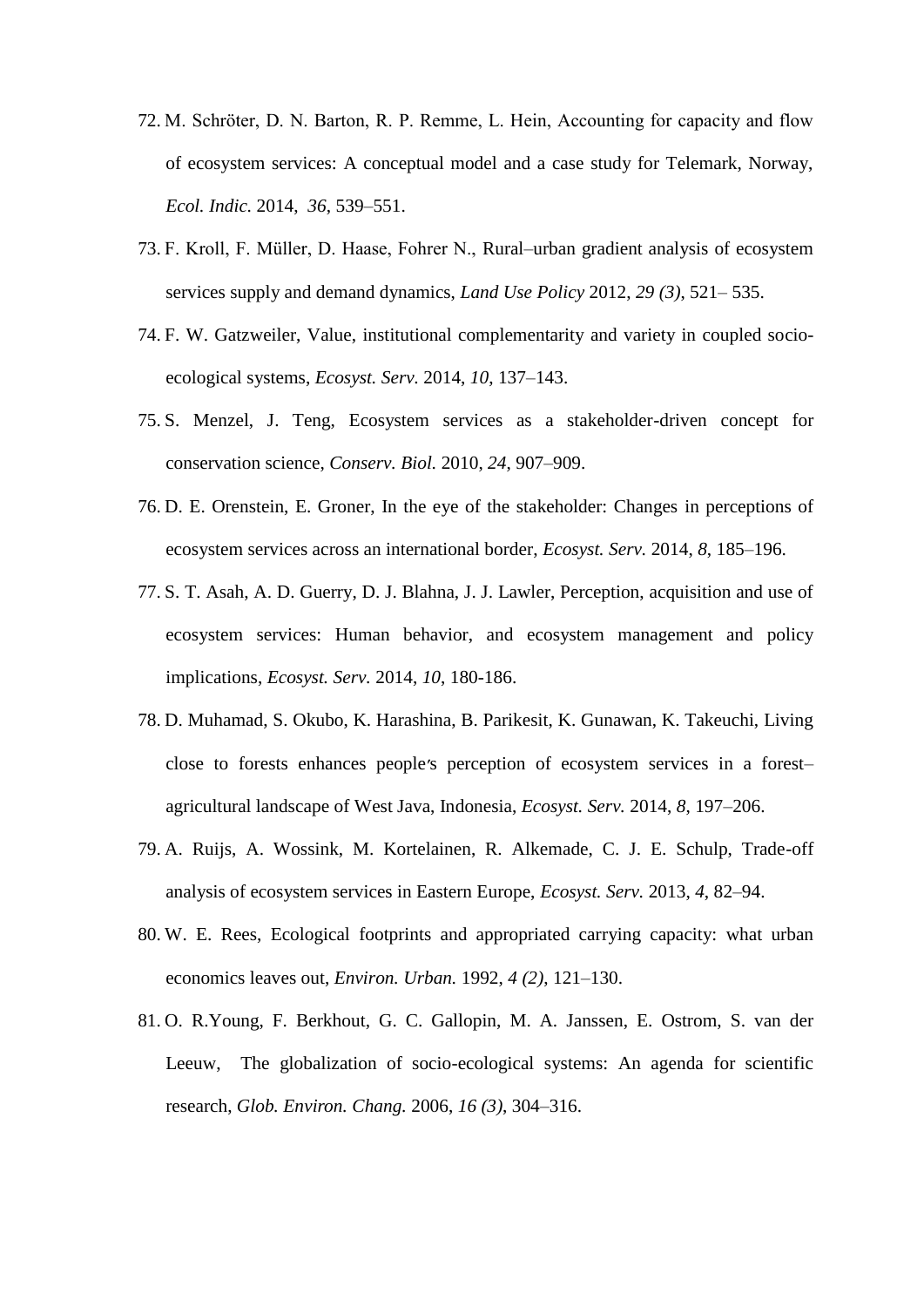- 82. B. Martín-López, I. Iniesta-Arandia, M. García-Llorente, I. Palomo, I. Casado-Arzuaga, D. García Del Amo, E. Gómez-Baggethun et al., Uncovering ecosystem service bundles through social preferences, *PLoS ONE* 2012, *7 (6)*, e38970.
- 83. A. Grêt-Regamey, S. H. Brunner, F. Kienast, Mountain ecosystem services: Who cares? *Mt. Res. Dev.* 2012, *32*, S23-S34.
- 84. J. C. Birch, I. Thapa, A. Balmford, R. B. Bradbury, C. Brown, S. H. M. Butchart, H. Gurung et al., What benefits do community forests provide, and to whom? A rapid assessment of ecosystem services from a Himalayan forest, Nepal, *Ecosyst. Serv.*  2014, *8*, 118-127.
- 85. A. Grêt -Regamey, E. Celio, T.M. Klein, U. Wissen Hayek, Understanding ecosystem services trade-offs with interactive procedural modeling for sustainable urban planning, *Landscape Urban Plan.* 2013, *109,* 107-116.
- 86. Z.V. Harmáĉková, D. Vaĉkár, Modelling regulating ecosystem services trade-offs across landscape scenarios in Trebonsko Wetlands Biosphere Reserve, Czech Republic, *Ecol. Model.* 2015, *295*, 207-2015.
- 87. C. Jopke, J. Kreyling, J. Maes, T. Koellner, Interactions among ecosystem services across Europe: Bagplots and cumulative correlation coefficients reveal synergies, trade-offs, and regional patterns, *Ecol. Indic.* 2015, *49*, 46-52.
- 88. E. Kovács, E. Kelemen, Á. Kalóczkai, K. Margóczi, G. Pataki, J. Gébert, G. Málovics et al., Understanding the links between ecosystem service trade-offs and conflicts in protected areas, *Ecosyst. Serv.* 2015, *12*, 117-127.
- 89. S. Lauf, D. Haase, B. Kleinschmit, Linkages between ecosystem services provisioning, urban growth and shrinkage – A modeling approach assessing ecosystem service trade-offs, *Ecol. Indic.* 2014, *42*, 73-94.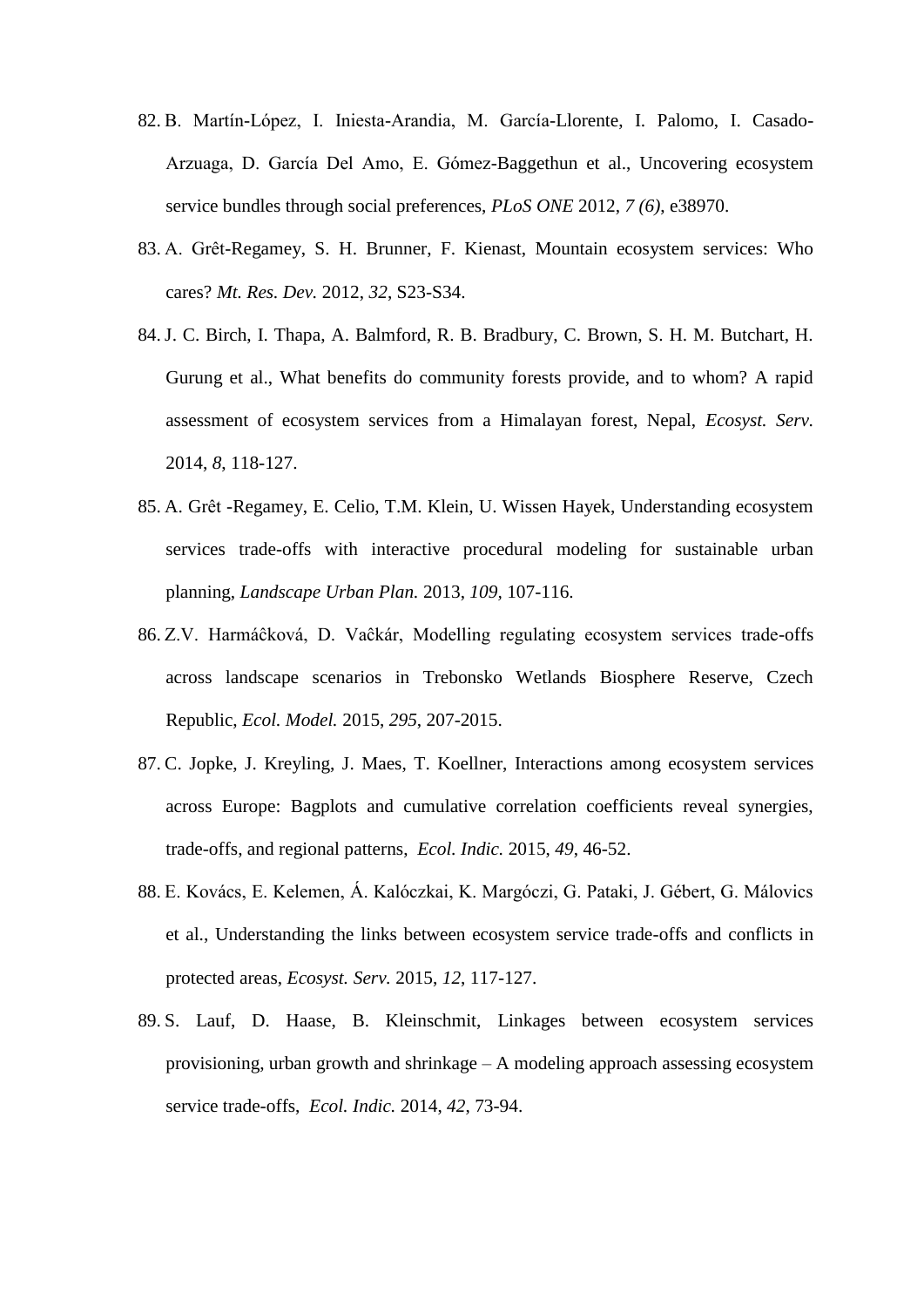- 90. J. Maes, M. L. Paracchini, G. Zulian, M.B. Dunbar, R. Alkemade, Synergies and tradeoffs between ecosystem service supply, biodiversity, and habitat conservation status in Europe, *Biol. Conserv.* 2012, *155*, 1–12.
- 91. R. Naidoo, A. Balmford, R. Costanza, B. Fisher, R. E. Green, B. Lehner, T.R. Malcolm et al., Global mapping of ecosystem services and conservation priorities, *P. Natl. Acad. Sci. USA* 2008, *105 (28)*, 9495–9500.
- 92. N. Stoeckl, T. Chaiechi, M. Farr, D. Jarvis, J.G. Álvarez-Romero, M.J. Kennard, V. Hermoso et al., Co-benefits and trade-offs between agriculture and conservation: A case study in Northern Australia, *Biol. Conserv.* 2015, *191*, 478-494.
- 93. F. Ungaro, I. Zasada, A. Piorr, Mapping landscape services, spatial synergies and trade-offs. A case study using variogram models and geostatistical simulations in an agrarian landscape in North-East Germany, *Ecol. Indic.* 2014, *46*, 367–378.
- 94. R. Seppelt, C. F. Dormann, F. V. Eppink, S. Lautenbach, S. Schmidt, A quantitative review of ecosystem service studies: approaches, shortcomings and the road ahead, *J. Appl. Ecol.* 2011, *48*, 630–636.
- 95. A. Grêt-Regamey, S. H. Brunner, J. Altwegg, M. Christen, P. Bebi, Integrating expert knowledge into mapping ecosystem services trade-offs for sustainable forest management, *Ecol. Soc.* 2013, *18 (3)*, 34.
- 96. A. N. Ryffel, W. Rid, A. Grêt-Regamey, Land use trade-offs for flood protection: A choice experiment with visualizations, *Ecosyst. Serv.* 2014, *10*, 111-123.
- 97. V. Kolinjivadi, J. Adamowski, N. Kosoy, Recasting payments for ecosystem services (PES) in water resource management: A novel institutional approach, *Ecosyst. Serv.* 2014, *10*, 144-154.
- 98. J. Farley, R. Costanza, Payments for ecosystem services: From local to global, *Ecol. Econ.* 2010, *69 (11)*, 2060-2068.